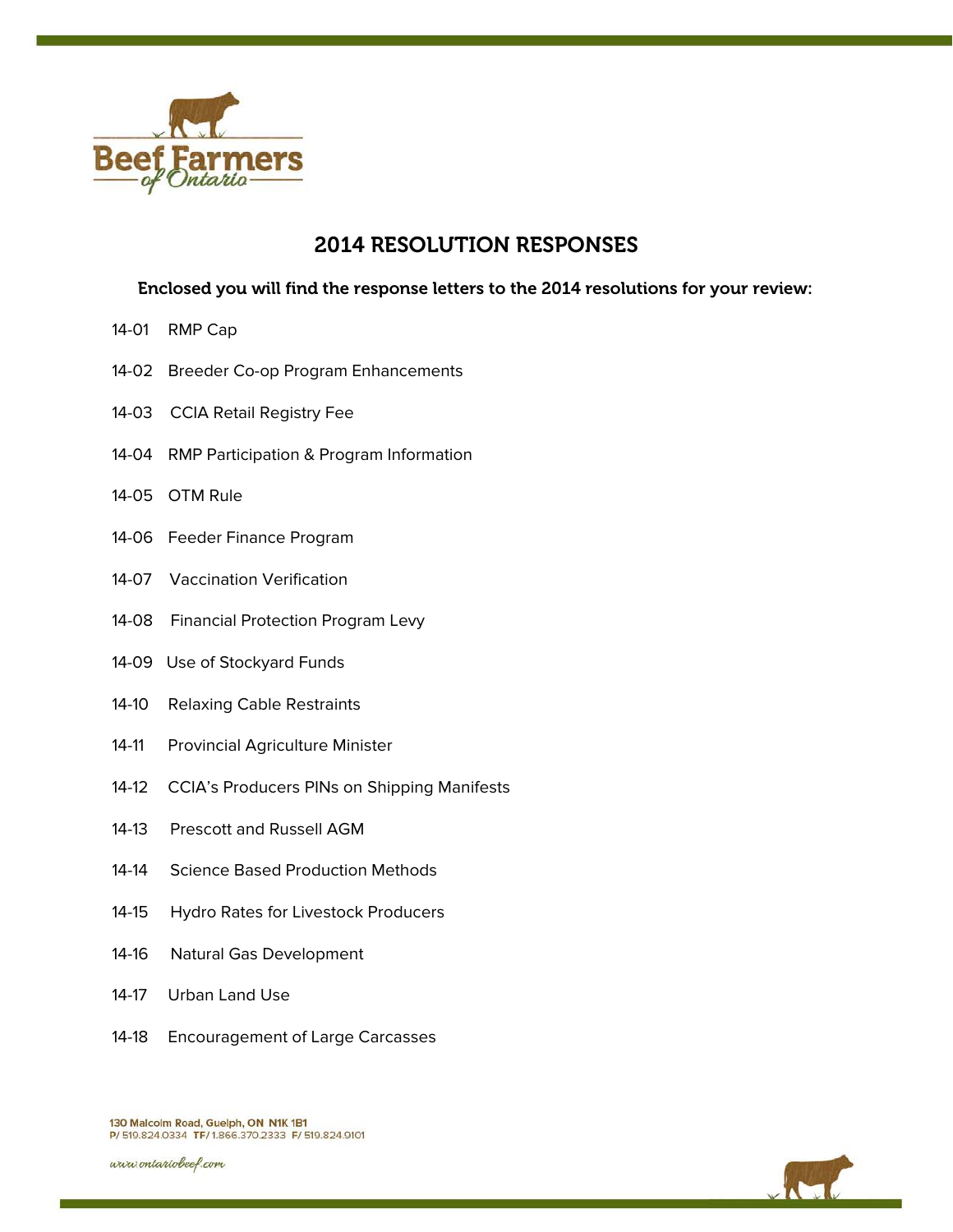

14-01 RMP CAP

June 24, 2014

Darrell Hill President Simcoe County Beef Farmers

Dear Darrell,

The following resolution was brought to the floor and passed at the Beef Farmers of Ontario (BFO) annual general meeting in February of this year:

## **WHEREAS** *the RMP program in 2012 was a bankable program and the 2013 cap did not provide the support the Ontario Beef Industry needs,* **THEREFORE BE IT RESOLVED THAT** *BFO lobby the provincial government to remove the cap*

Despite our disappointment with the cap that was placed on the Risk Management Program (RMP) we understand the need for a program that is fiscally responsible for both government and taxpayers so long as the main intent of the RMP is not compromised. Our message to government has been clear the \$100 million dollar cap has compromised the stability, predictability and timeliness RMP provides, making it less effective and less responsive to market swings. In order to restore the stability of the program so it can function as designed, an increased investment in the RMP is needed.

In the lead up to the June 2014 provincial election the Ontario Agricultural Sustainability Coalition (OASC) launched the 'Raise the Cap' Campaign, calling for an increased investment in the RMP by \$25 million per year for three years. This was the number one priority for the non‐supply managed sectors. Similarly, BFO had just one request for all parties during the recent Ontario election – raise the cap for RMP. Despite the lack of formal commitment to increase the cap we are optimistic that our continued pressure will pay dividends. The 'one voice, one message' strategy played a critical role in achieving a fully funded provincial RMP in 2011; we hope to exploit the same tactic once again. BFO and our OASC partners will continue to push the Raise the Cap campaign with MPPs and their staff. BFO and our OASC partners will continue to push the Raise the Cap campaign with MPPs and their staff. I would encourage all county associations and you as individual producers to contact your local MPPs and let them know why the RMP is important to you and your operation. As beef farmers we don't have the luxury of production insurance or supply management like many of our competing sectors, and the

Help us drive the message that Ontario farmers need access to a stable business risk management program to allow them to make investments that will increase local food production that will retain and grow jobs in Ontario.

cuts to AgriStability have left that program unresponsive and ineffective.

…/2

130 Malcolm Road, Guelph, ON N1K 1B1 P/ 519.824.0334 TF/ 1.866.370.2333 F/ 519.824.9101

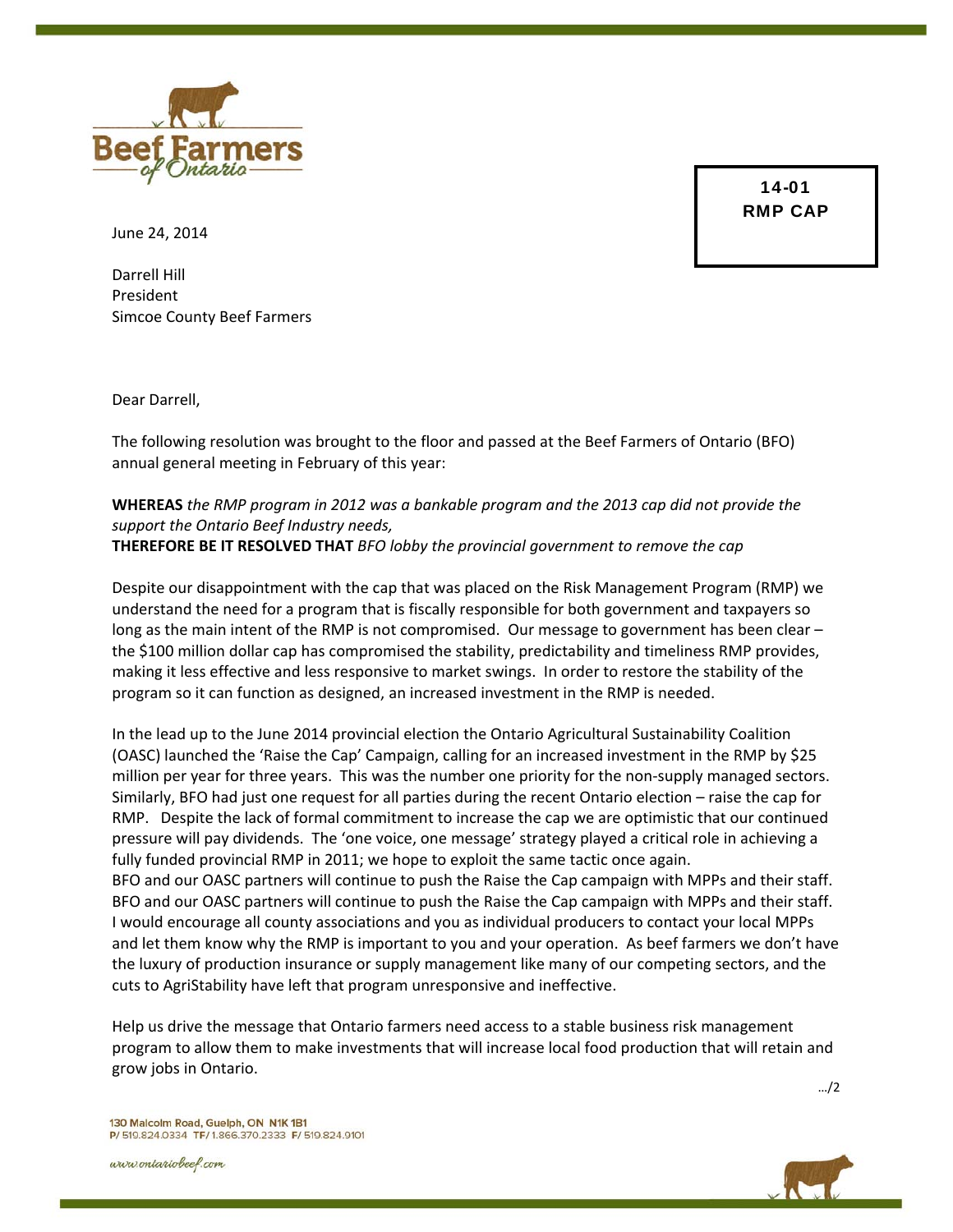It is our hope that our activities to date demonstrate our commitment to addressing your concerns and the concerns of our membership.

Yours sincerely,

Bob Torkin

Bob Gordanier President

cc: Ron Coulter*, Mover* Doug Shelswell, *Seconder & Advisory Councillor*  BFO Board of Directors

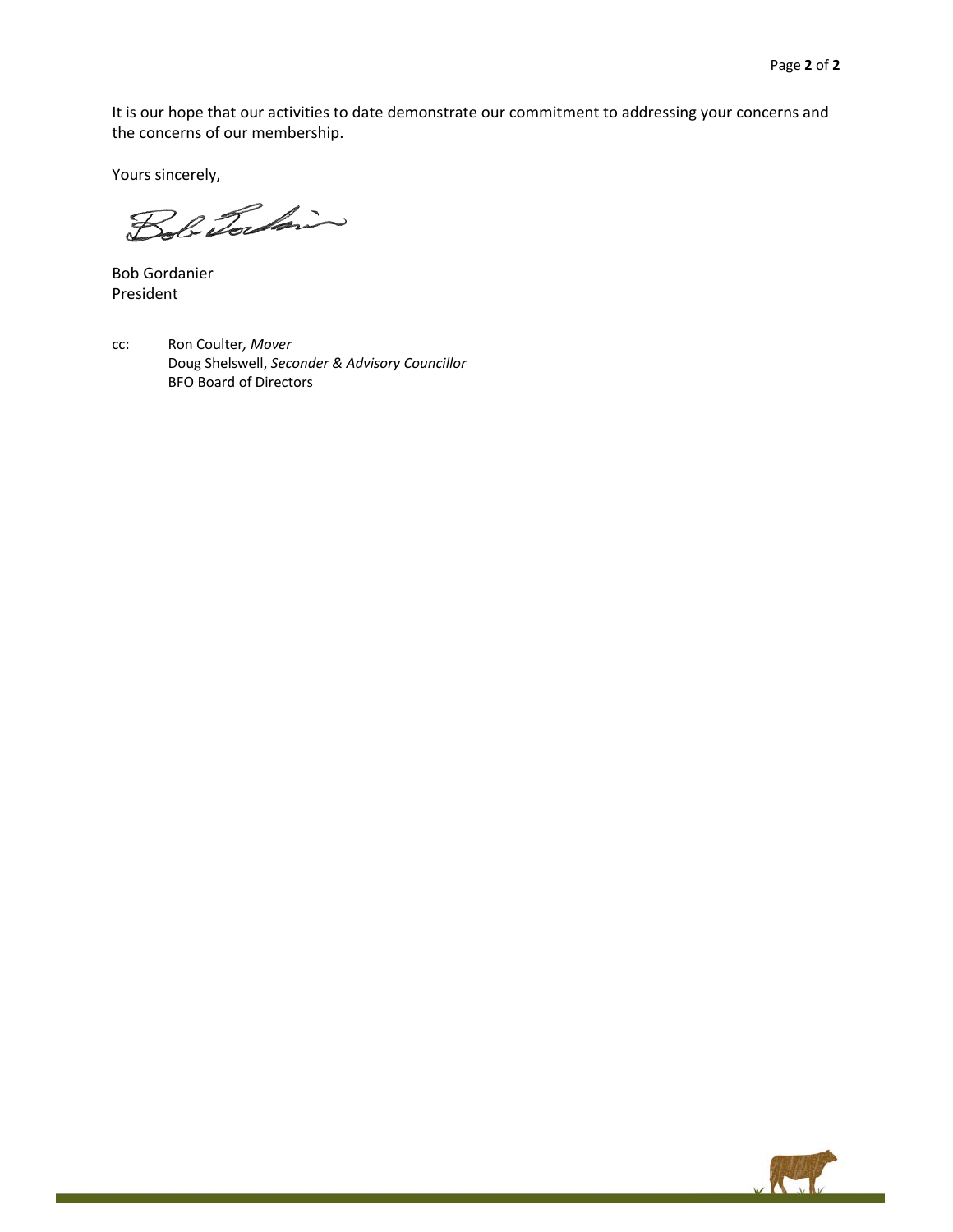

14-02 Breeder Program Enhancements

December 15, 2014

Cory Van Groningen President, Haldimand County Cattlemen's Association

Dear Cory,

The following resolution was brought to the floor and passed at the Beef Farmers of Ontario (BFO) annual general meeting in February of this year:

WHEREAS one of the barriers of entry into the cow-calf sector is obtaining funding at reasonable rates; *and*

WHEREAS one of the programs currently being offered to assist in funding in Ontario is the Ontario Beef *Breeder Co‐operative Program; and*

**WHEREAS** *each co‐operative charges annual membership fees, administrative costs, insurance and tag costs in addition to a 15% security deposit; and,*

**WHEREAS** *these additional charges and security deposits lead to higher effective borrowing rates;* **THEREFORE BE IT RESOLVED THAT BFO** *review the program and make recommendations such that the program can be as cost effective and attractive for cow‐calf producers to use as possible*

BFO consistently lobbies for and works for improvements to the Feeder Finance and Breeder Finance Co‐operative Programs. These popular programs offer tangible benefits to Ontario producers but have not been able to accommodate the dramatic increase in cattle prices.

On July 22, 2013, BFO sent a letter to Premier and then‐Minister of OMAF, Hon. Kathleen Wynne. This letter requested the inclusion of the Ontario Breeder Finance Co-operatives under the Ontario government guarantee and an increase in the maximum loan limits for Feeder Finance Co-operatives from \$250,000 to \$500,000 for existing members and from \$50,000 to \$100,000 for new members.

Staff and BFO Directors worked with OMAFRA staff and elected politicians on this request for several months, without progress. In the spring of 2014, the BFO Board reviewed the initial request to make it more palatable to government, and to reflect the rapid increase in cattle prices. Therefore, in April 2014, BFO amended the Feeder/Breeder Finance ASK as follows:

THAT the BFO Board and staff continue to negotiate with OMAFRA on enhancements to the Breeder and Feeder Loan programs into one program, with an ultimate goal of a 10% Breeder Finance Program guarantee assurance account, and maintaining the 5% assurance account for the



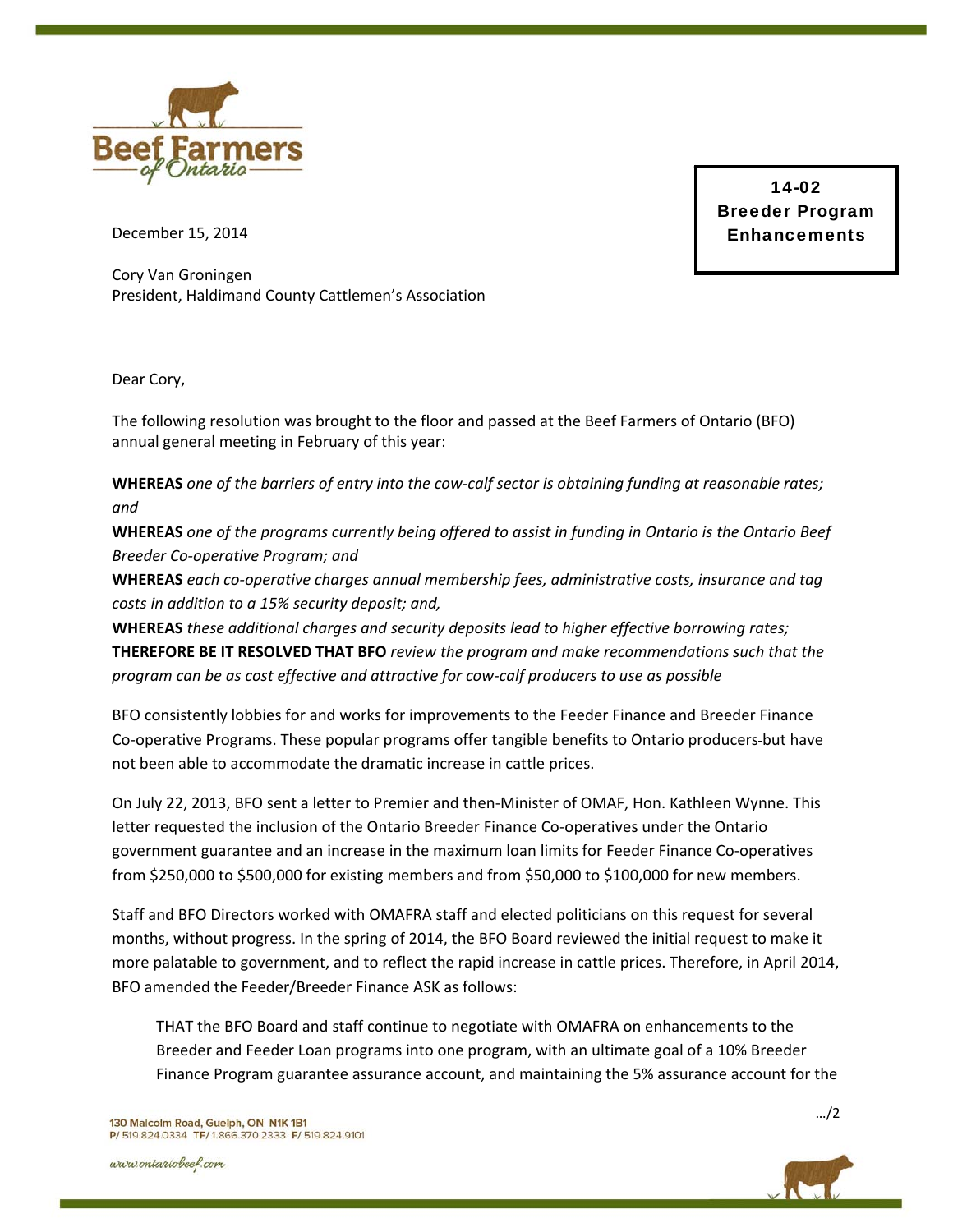Feeder program, with a limit of \$200,000 for the Breeder program and \$500,000 for the Feeder program. Limits for new members would be set at \$50,000 for the Breeder Finance and \$150,000 for Feeder Finance, at the discretion of local Co‐op Boards.

Premier Wynne announced a provincial election on May 2, 2014, to be held on June 12, 2014. After the election of a Liberal majority, Parliament resumed briefly between July 2‐24 to debate and pass the proposed 2014 Budget, which had triggered the springtime election. The Ontario Legislature officially resumed on October 20, 2014.

BFO continues to advance this request when meeting with OMAFRA staff, senior officials, and politicians. BFO has had several meetings with OMAFRA Minister Jeff Leal to discuss issues concerning to the Ontario beef industry. The Minister is aware of BFO's request for changes to Feeder and Breeder Finance.

Increasing the Ontario cow herd and encouraging heifer retention are areas of focus for the BFO Board and are frequently discussed at Board meetings, as well as at the cow-calf committee meeting. We recognize that an enhanced Breeder Finance program is crucial to the success of our Cow Herd Expansion project, which will begin in Northern Ontario.

BFO is not able to report any changes to the Breeder Finance program at this time. However, BFO is committed to the program and will continue to work to expand the program. Unfortunately these things take longer than any of us would like.

Please contact the BFO office if you would like to discuss this issue further.

Yours sincerely,

Bob Tockin

Bob Gordanier President

cc: Webb Slack, *Mover* Brent Everets, *Advisory Councillor*  Ontario Breeder Co‐Operatives BFO Board of Directors

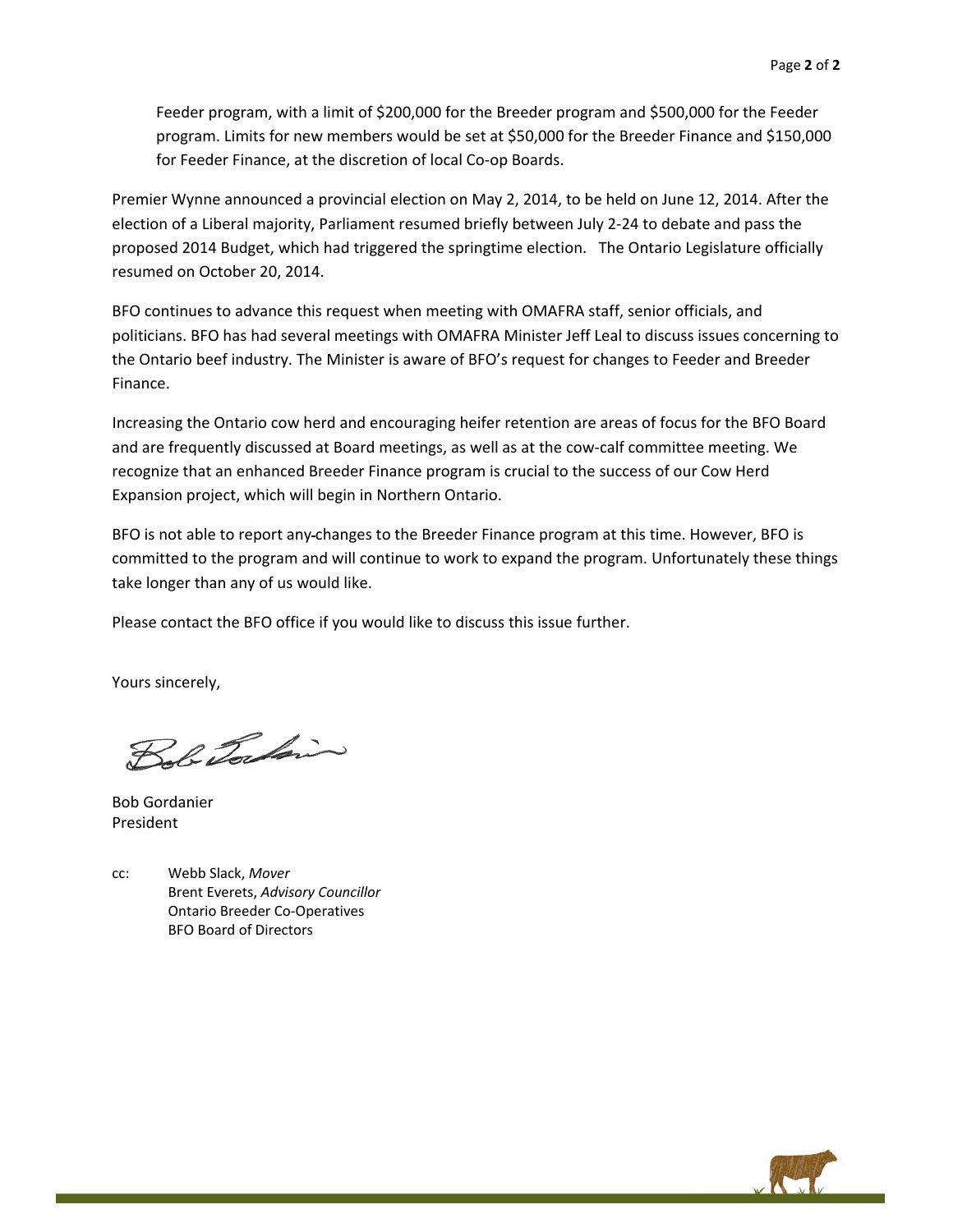

14-03 CCIA Registry Fee

August 26, 2014

Scot Legge President, Bruce County Beef Producers

Dear Scot:

The Beef Farmers of Ontario (BFO) Board of Directors recently reviewed the following resolution from Bruce County:

*WHEREAS CCIA is planning to have one distributor for tags versus three distributors; and WHEREAS CCIA is putting registry fees for retailers and there will be further costs which ultimately get paid by the producer, THEREFORE BE IT RESOLVED THAT BFO request that CCIA leave things status quo*

As you are now likely aware, CCIA has approved the aforementioned changes to CCIA licensing fees (referred to as *registry fees* in the resolution). CCIA's intent is to increase data integrity within the CLTS database while building a more cost-effective system that will provide RFID tags to producers across Canada in a timely and efficient manner.

In addition to the updated CCIA-approved tag dealer agreement, CCIA has also notified currentlyapproved tag dealers that CCIA will implement a fee schedule in 2015.

The purpose of implementing a fee schedule is to support an audit program of authorized CCIAapproved tag dealers going forward to improve overall data integrity and accuracy of the traceability data CCIA is responsible for collecting.

CCIA is delaying until 2015 to implement the fee schedule to provide sufficient time for existing tag dealers to review their retail tag operations and adjust to the new tag distribution process being implemented in 2014. CCIA will provide further details regarding the annual tag dealer fee in the fall of 2014.



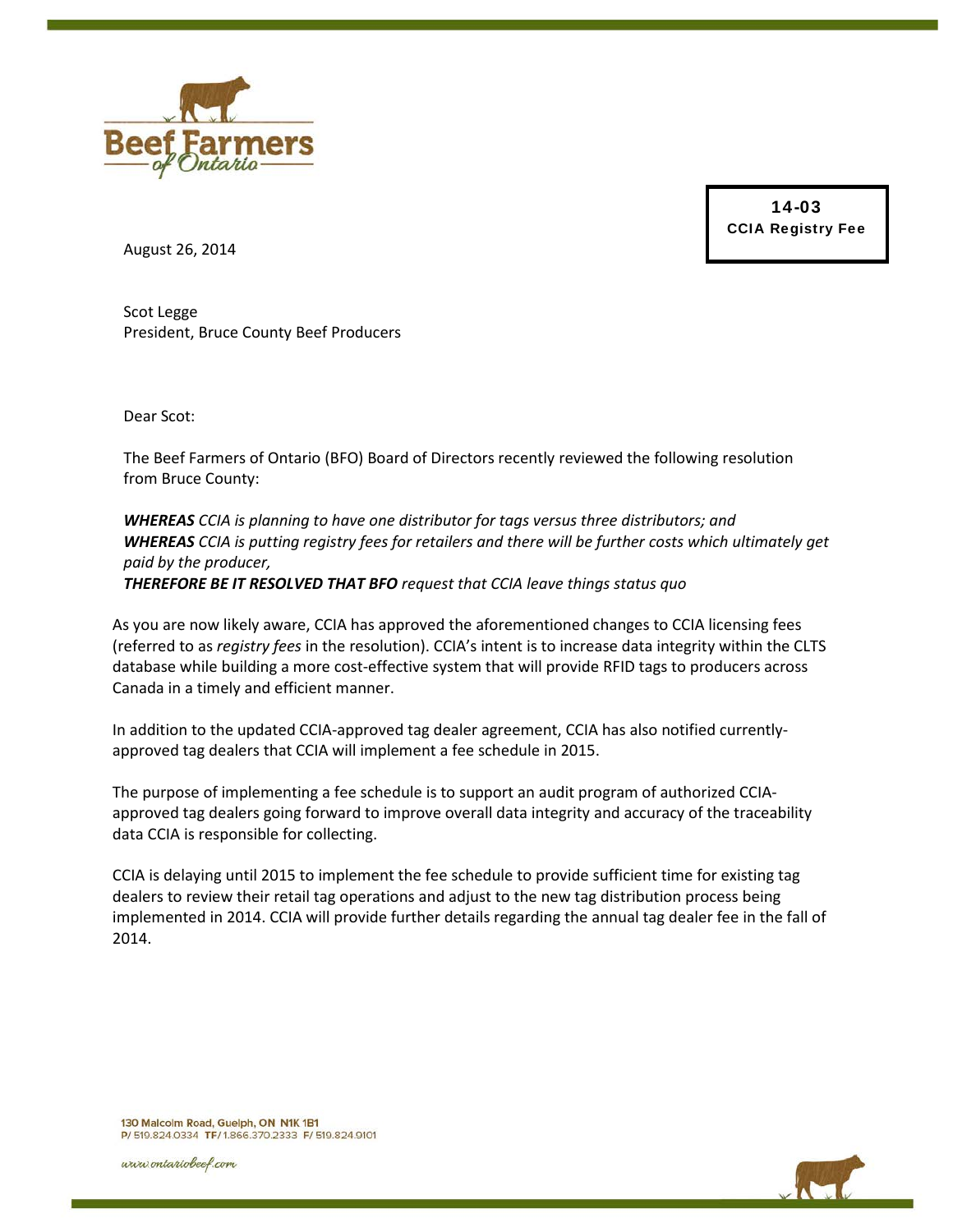If Bruce County has any other concerns involving CCIA matters, please contact the Beef Farmers of Ontario office.

Yours truly,

Bob Jordin

Bob Gordanier President cc: Steve Thede, *Advisory Councilor* Jarrett Johnson, *Seconder* BFO Board of Directors

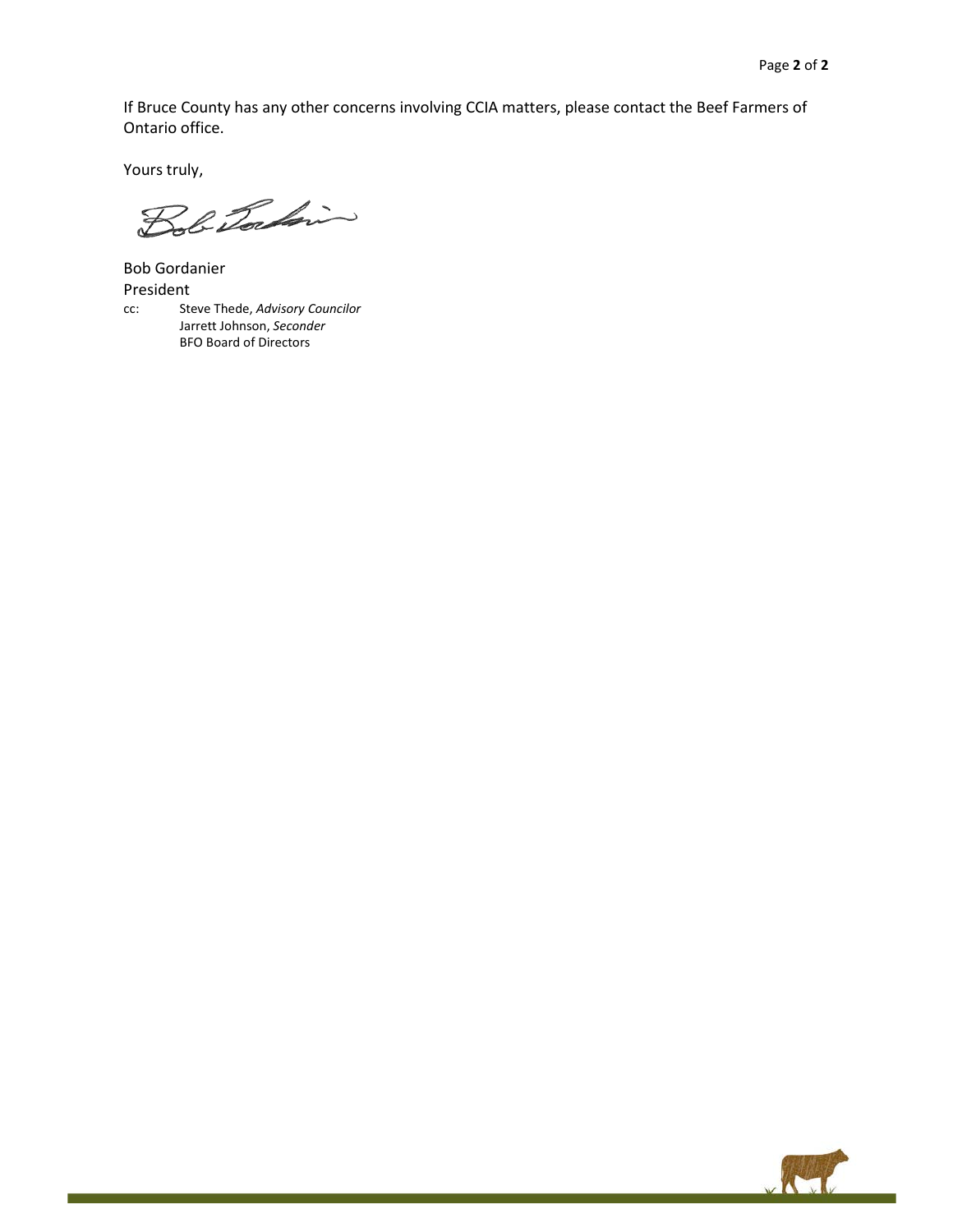

August 26, 2014

14-04 RMP Participation and Program Info...

Pierre Charlebois President, Russell Cattlemen's Association

Marcel Cadieux President, Prescott Cattlemen's Association

Dear Pierre and Marcel:

The Beef Farmers of Ontario (BFO) Board of Directors recently reviewed the following resolution from Prescott and Russell:

*BE IT RESOLVED THAT BFO follow the example of the Grain Farmers of Ontario and as such implement measures aimed at encouraging beef producers to actively participate in the Ontario Risk Management Program and at providing and publishing in a timely manner, all information pertaining to the current state of the Program.*

BFO has actively encouraged participation in the RMP since the program's inception in 2011. While BFO strongly supports RMP and encourages all producers to enroll, we have maintained that it is a voluntary program and that enrollment decisions should be based on each individual producer's assessment of their ability to handle production risks. BFO has long promoted the RMP as an effective insurance program designed to assist producers in mitigating such risks.

The BFO board and staff have discussed and promoted RMP at county annual meetings and at every summer and fall Advisory Councillor meeting since 2011. All relevant program information is communicated through BFO's various communications avenues in as timely a manner as possible. Changes to the program have been communicated to members via their Advisory Councillors, through the BFO website and through Ontario Beef Magazine. Notices in BFO's weekly news bulletin frequently include updated program information and reminders regarding upcoming deadlines and enrollment requirements and/or changes.

While support levels have not been disclosed to date, each RMP customer receives a payment statement that provides detailed information. Unfortunately, due to the complexity involved in calculating RMP support prices for the cattle programs, the creation of a RMP calculator similar to the one provided by the Grain Farmers of Ontario would not be possible with any degree of accuracy.

www.ontariobeef.com



…/2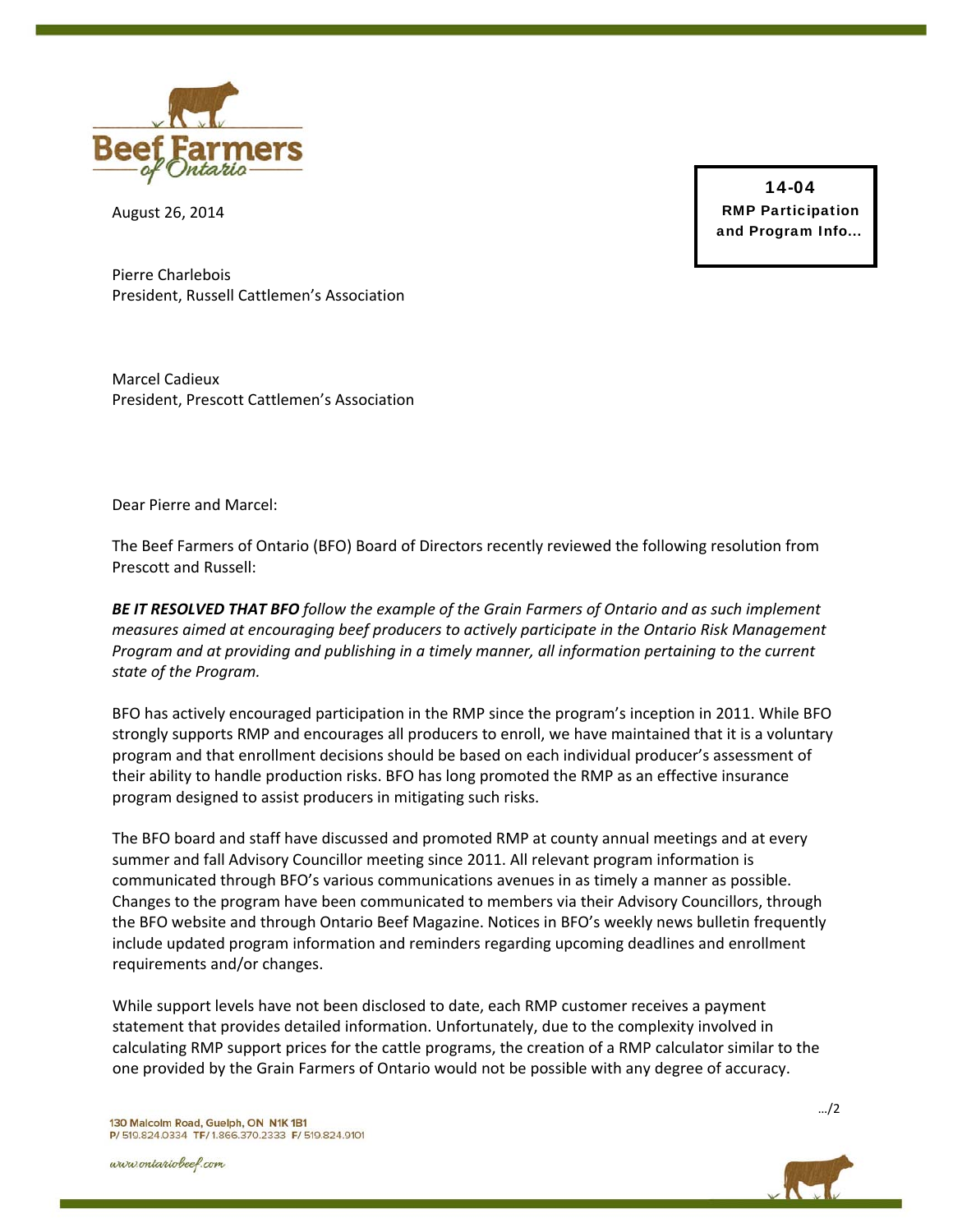The BFO board believes the measures that have been implemented to encourage and inform producers of the benefits of participating in the Ontario Risk Management Program to be sufficient.

Yours truly,

Bob Torkin

Bob Gordanier President

cc: Ray Lalande, *Advisory Councillor (Russell) & Mover* Geordie MacLaren, *Advisory Councillor (Prescott)* Claire Lalande, *Seconder* BFO Board of Directors

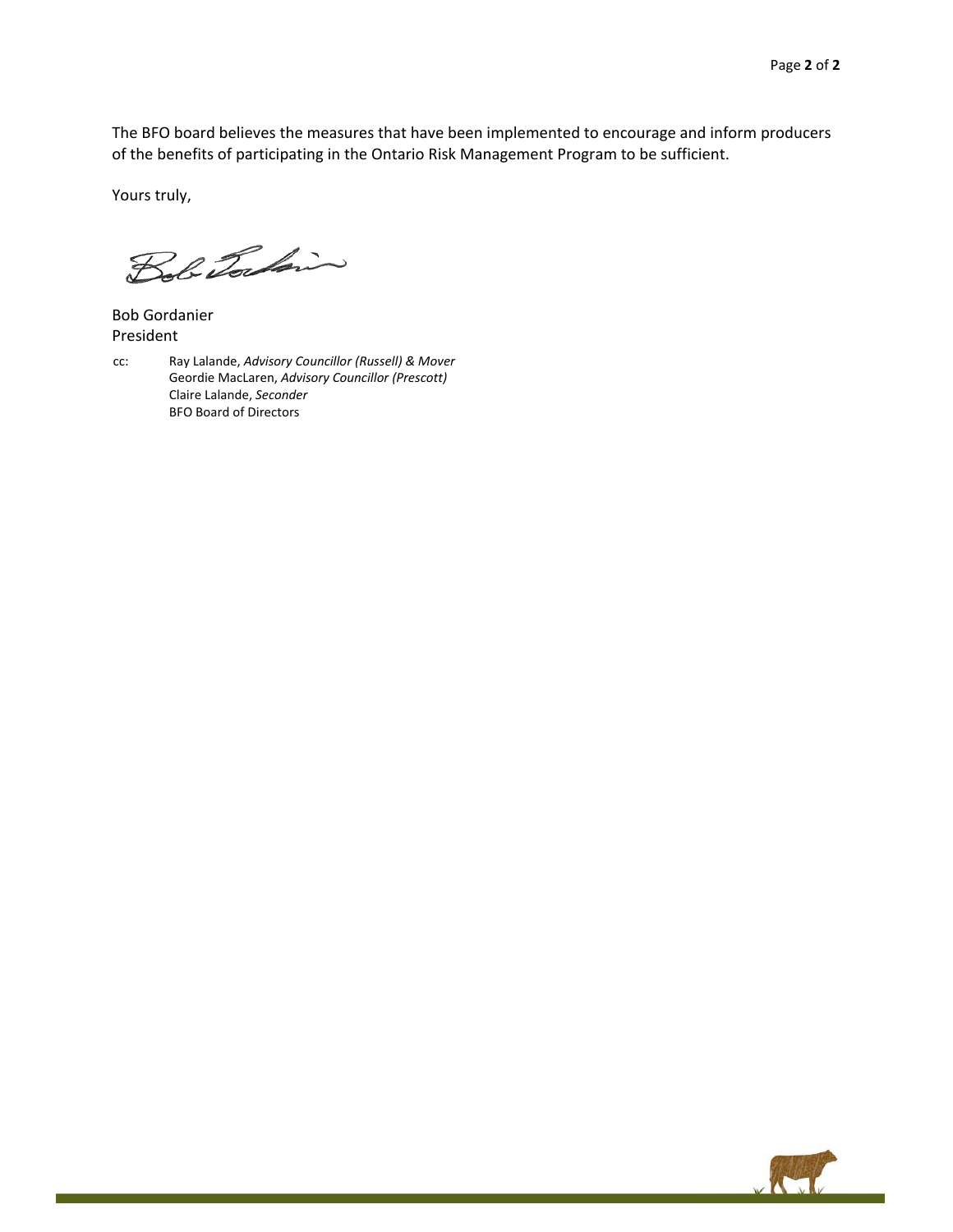

14-05 OTM Rule

May 5, 2014

Mike Edwards, President Waterloo County Cattlemen's Association

Dear Mike,

The Beef Farmers of Ontario (BFO) Board of Directors recently reviewed the following resolution from Waterloo County:

**WHEREAS** *BSE is over ten years past; and* **WHEREAS** *OTM carcasses cost the industry many dollars,*  **THEREFORE BE IT RESOLVED THAT BFO** *lobby all agencies and associations to remove the thirty month Rule*

Canada is eligible to apply for BSE-free status in 2015, a decade after the last BSE-infected animal was born. BFO and the Canadian Cattlemen's Association (CCA) are urging the Federal government and the Canadian Food Inspection Agency (CFIA) to apply for BSE-free status while concurrently reviewing several regulations that place the Canadian industry at a costly disadvantage to our American counterparts. It costs an extra \$4.50 per head for under thirty months and an extra \$22.50 per head for cattle over thirty months (OTM) to process cattle in Canada due to specified risk material (SRM) regulations.

This was discussed with MPs during a CCA fly-in Lobby Day at Parliament Hill on April 8, 2014 and our message was well received. The MPs are aware that the risk level of BSE is approaching negligible and modeling has demonstrated the effectiveness of both American and Canadian BSE prevention systems. As Canada's eligibility for BSE-free status approaches, BFO and CCA will continue to lobby the Federal government and CFIA on this issue for a positive outcome.

Yours truly,

Bob Torkin

Bob Gordanier President

cc: Toby Brubacher *Mover* John Gilliespie *Seconder*  BFO Board of Directors

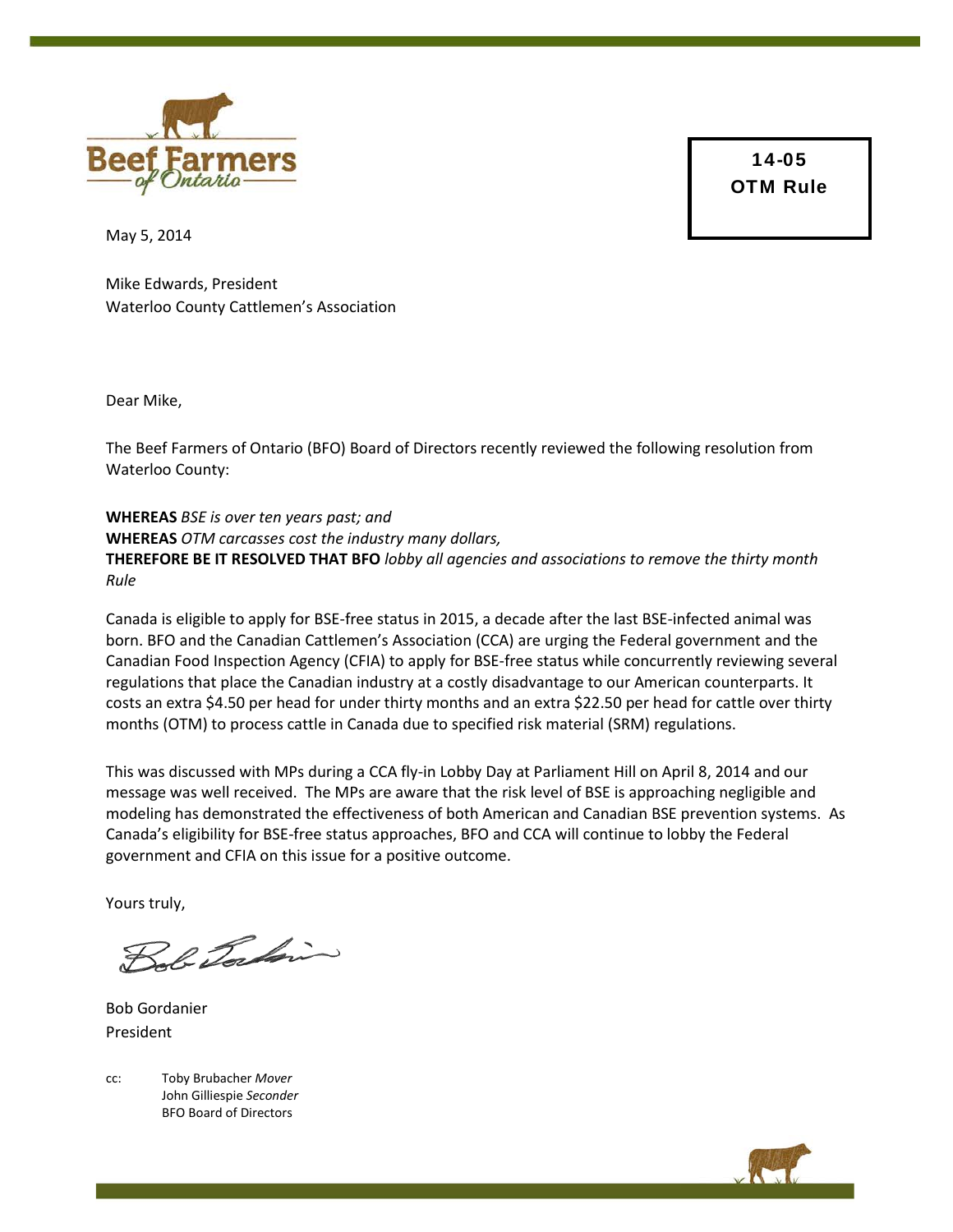

14-06 Feeder Finance Program

October 21, 2014

Brad Noyes President of Beef Farmers of Temiskaming

Dear Brad,

The following resolution was brought to the floor and passed at the Beef Farmers of Ontario (BFO) annual general meeting in February of this year:

*THEREFORE BE IT RESOLVED THAT BFO continue to work with the Feeder Finance Committee, along with OMAF/RA, to investigate methods of streamlining and reducing the administrative burden of the Feeder Finance Clubs, and work towards expanding these programs.* 

BFO received similar feedback from the Feeder Finance Annual meeting in March, 2014. The most frequent recommendations for program improvement included

- 1) streamlining the administration of feeder and breeder co-operatives; and
- 2) increasing per member loan limits to encourage herd growth.

BFO consistently lobbies for and works for improvements to the Feeder Finance Co-operative Program. This popular program has offered tangible benefits to Ontario producers for over two decades. Many of the BFO Directors are active members of their local feeder co-operative.

On July 22, 2013, BFO sent a letter to Premier and then-Minister of OMAF, Hon. Kathleen Wynne. This letter requested the inclusion of the Ontario Breeder Finance Co-operatives under the Ontario government guarantee and an increase in the maximum loan limits for Feeder Finance Co-operatives from \$250,000 to \$500,000 for existing members and from \$50,000 to \$100,000 for new members.

Staff and BFO Directors worked with OMAFRA staff and elected politicians on this request for several months, without progress. In the spring of 2014, the BFO Board reviewed the initial request to make it more palatable to government, and to reflect the rapid increase in cattle prices. Therefore, in April 2014, BFO amended the Feeder/Breeder Finance ASK as follows:

THAT the BFO Board and staff continue to negotiate with OMAFRA on enhancements to the Breeder and Feeder Loan programs into one program, with an ultimate goal of a 10% Breeder Finance Program guarantee assurance account, and maintaining the 5% assurance account for the

www.ontariobeef.com



…/2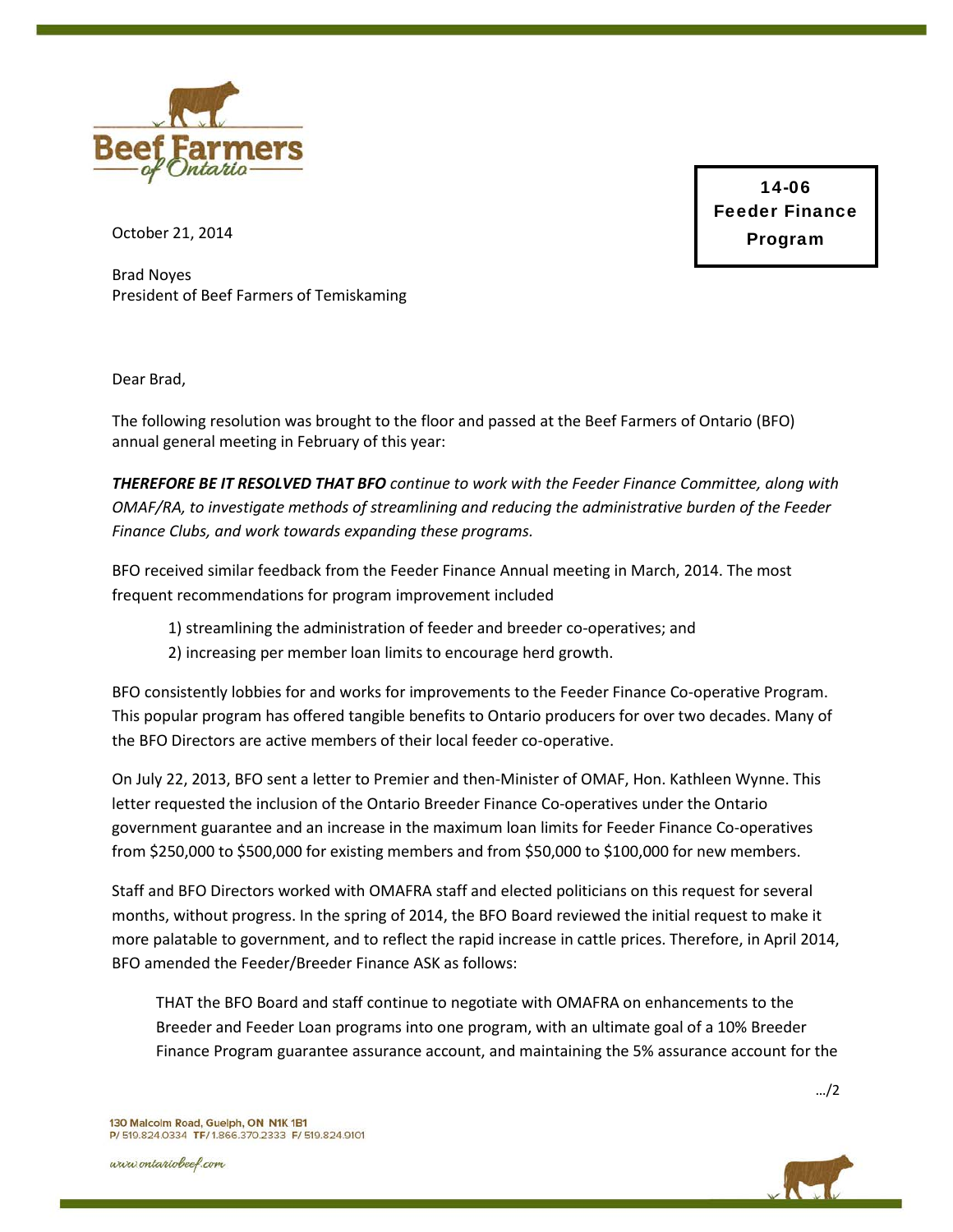Feeder program, with a limit of \$200,000 for the Breeder program and \$500,000 for the Feeder program. Limits for new members would be set at \$50,000 for the Breeder Finance and \$150,000 for Feeder Finance, at the discretion of local Co-op Boards.

Premier Wynne announced a provincial election on May 2, 2014, to be held on June 12, 2014. After the election of a Liberal majority, Parliament resumed briefly between July 2-24 to debate and pass the proposed 2014 Budget, which had triggered the springtime election. The Ontario Legislature officially resumes on October 20, 2014.

BFO continued to advance this request when meeting with OMAFRA staff, senior officials, and politicians. Although the Ontario Legislature has not yet resumed, BFO has had several meetings with Minister Jeff Leal, of OMAFRA, to discuss issues concerning to the Ontario beef industry. The Minister is aware of BFO's request for changes to Feeder Finance.

In July, BFO staff submitted a Risk Profile to OMAFRA staff, which outlines how the program works, program history, and what would happen in the event of a default. BFO staff organized a half day farm tour for OMAFRA staff to meet three different producers that use the program, as well as a co-operative supervisor, who explained how co-operatives protect themselves through a series of checks and balances between the Board of Directors and co-operative supervisors.

BFO is not able to report any increases or program changes for the feeder finance program at this time. However, BFO is committed to the program and will continue to work to expand the program. Unfortunately these things take longer than any of us would like.

Please contact the BFO office if you would like to discuss this issue further.

Yours sincerely,

Bob Tockin

Bob Gordanier President

cc: Kerry Walton, *Mover*  Greg Seed, *Seconder & Advisory Councillor*  Ontario Feeder Co-Operatives BFO Board of Directors

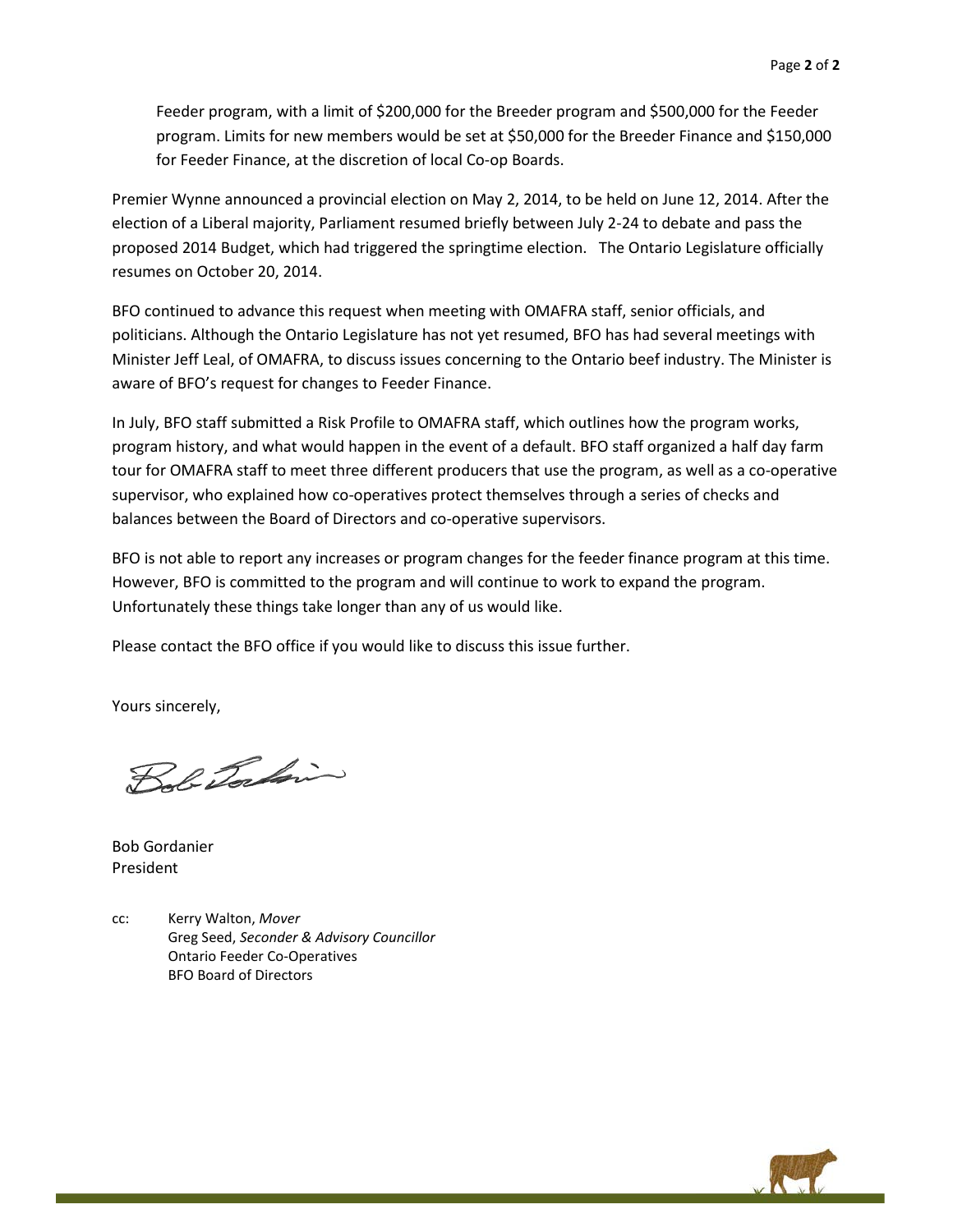

14-07 **Vaccination** Verification

August 26, 2014

Charlie Sytsma President, Grenville Cattlemen's Association

Donald Bracken President, Leeds Cattlemen's Association

Dear Charlie and Donald:

The Beef Farmers of Ontario (BFO) Board of Directors recently reviewed the following resolution from Grenville and Leeds:

WHEREAS it has been seen that vaccinated calf sales have been of beneficial value to both sellers and *buyers of feeder calves; and* 

*WHEREAS occasional incidences of negative healthy quality of calves have occurred after having purchased calves at guaranteed vaccinated calf sales; and* 

*WHEREAS the integrity of vaccinated calf sales could be compromised in the future due to these health issues experienced by some buyers,* 

*THEREFORE BE IT RESOLVED THAT BFO work with livestock sales establishments to examine ways to ensure that when calves are sold at guaranteed vaccinated calf sales, some degree of assurance is supplied by the seller of vaccinated calves that the protocols of vaccinations are properly followed so* that there will continue to be confidence that there is financial value to both buyer and seller for these *calves in the future*

This resolution was discussed by the both the cow‐calf committee and the BFO Board of Directors. While it is difficult to guarantee application of proper vaccination protocols for all calves sold during a specific calf sale, several guaranteed calf sales do employ a number of methods to try and verify that vaccination protocols were followed. Many of those guaranteed calf sales will offer some level of assurance. For example, Zoetis‐sponsored sales will either take a titre sample to confirm vaccination or will offer a booster shot to buyers.

Vaccination protocols are based on individual veterinarian recommendations and producer actions. There are several variables that are left to the producer's discretion. For example, many sales do not specify whether calves received live or killed vaccines. Another important variable is whether the producer follows sufficient biosecurity practices to prevent disease exposure and spread.

130 Malcolm Road, Guelph, ON N1K 1B1 P/ 519.824.0334 TF/ 1.866.370.2333 F/ 519.824.9101

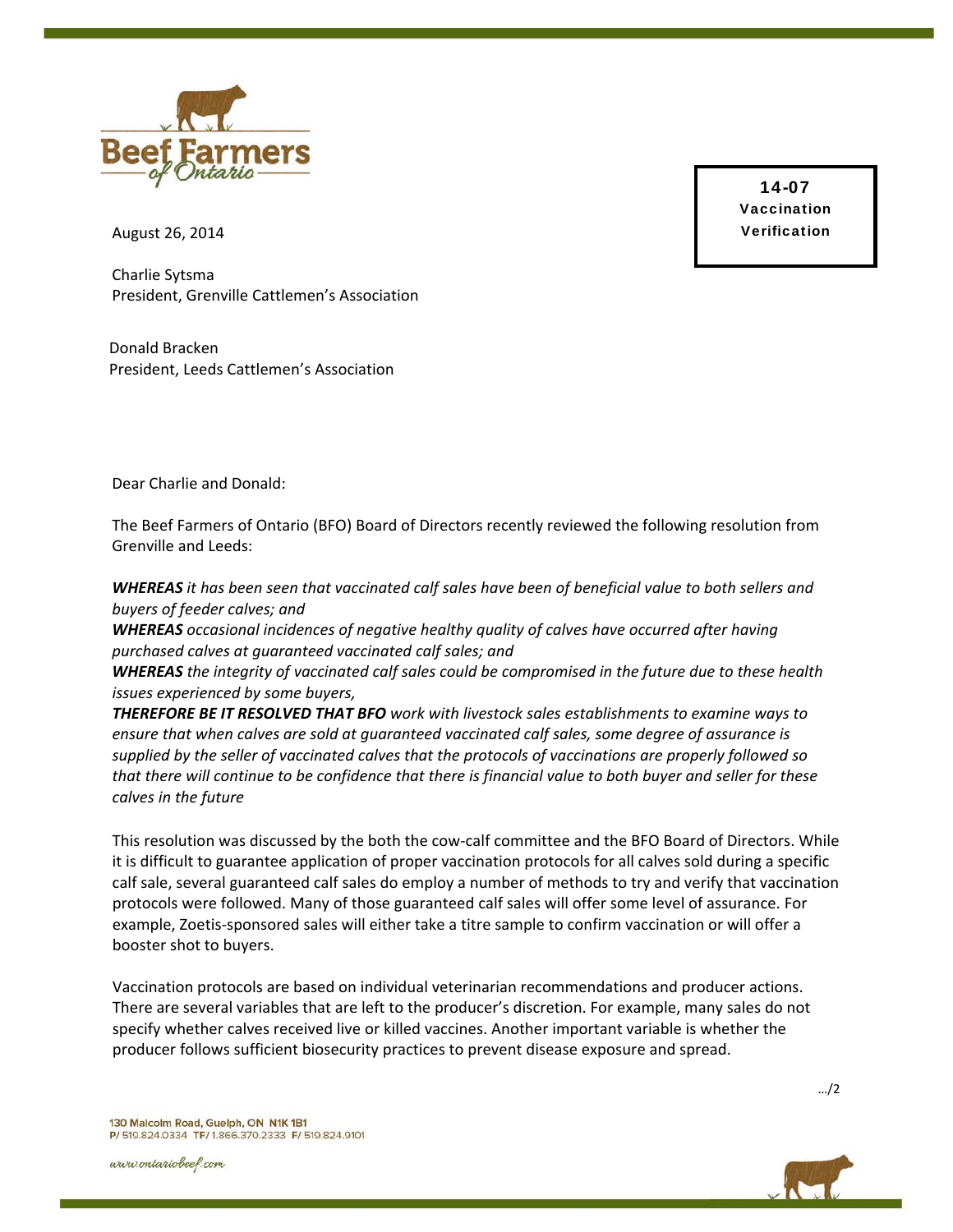As stated in the resolution, vaccinated calf sales are beneficial to both buyers and sellers of feeder cattle. Unfortunately, there are on occasion negative experiences from these sales. Ultimately, buyers are encouraged to build relationships with a seller who has protocols similar to the buyer and consistently healthy calves.

Yours truly,

Bob Torkin

Bob Gordanier President

cc: Blair McDonald, *Advisory Councilor (Leeds)* Kim Sytsma, *Advisory Councilor (Grenville)* and *Mover* Tom O'Rourke, *Seconder* BFO Board of Directors

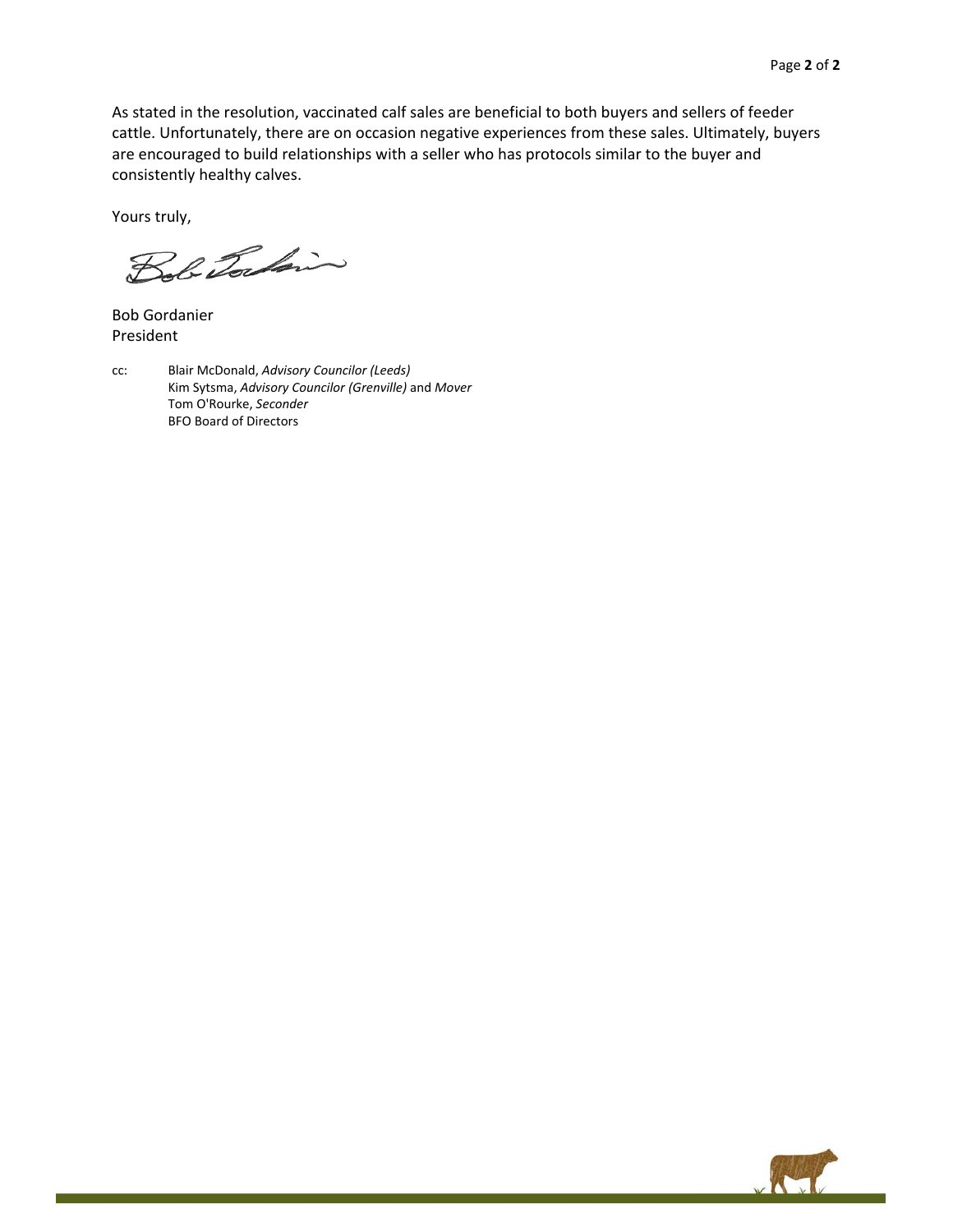

June 23, 2014

Jim Wideman Program Manager Ontario Beef Cattle Financial Protection Program

14-08 **Financial Protection Program Levy**

Dear Jim,

As you are aware, the role of the Livestock Financial Protection Board is to monitor and evaluate the health and long term sustainability of the Financial Protection Program compensation fund. Actuarial studies are periodically conducted to determine whether the reserve base would cover payments in a major draw event, in most circumstances. The last study, which was conducted in 2011, deemed the fund to be in a healthy position to cover payments in the event of a major claim event (with a 90% accuracy rate).

However, the actuarial study was completed before a number of program changes were made, changes that have increased per claim payouts. Beginning in July of 2011, the percentage of claims paid increased from 90-95% for producers and from 70-85% for dealers. The maximum payout for dealers also increased from \$75,000 to \$125,000. Cattle prices were also significantly lower than they are today. The average monthly Ontario railgrade price for fed steers (\$ cwt) increased by 12% in the 2011- 2013 period alone. If 2014 numbers had been included this increase would be even more substantial.

|     | 2011   | 2012   | 2013   | 2014   |            | 2011   | 2012   | 2013   | 2014   |
|-----|--------|--------|--------|--------|------------|--------|--------|--------|--------|
| Jan | 170.63 | 200.31 | 202.65 | 230.50 | Jul        | 184.44 | 196.19 | 209.15 | N/A    |
| Feb | 177.69 | 202.25 | 204.63 | 245.81 | Aug        | 183.06 | 191.63 | 209.45 | N/A    |
| Mar | 180.50 | 201.44 | 201.05 | 249.60 | <b>Sep</b> | 181.00 | 190.31 | 205.25 | N/A    |
| Apr | 190.19 | 194.19 | 197.15 | 255.25 | Oct        | 182.94 | 187.70 | 204.70 | N/A    |
| May | 185.50 | 194.65 | 202.25 | 259.38 | <b>Nov</b> | 191.06 | 191.38 | 210.50 | N/A    |
| Jun | 181.56 | 200.06 | 207.81 | N/A    | <b>Dec</b> | 196.38 | 195.25 | 214.38 | N/A    |
|     |        |        |        |        |            |        |        |        |        |
|     |        |        |        |        | AVG.       | 183.75 | 195.45 | 205.75 | 248.11 |

**Monthly Ontario Railgrade Prices for Fed Steers (\$ cwt)**

*Source 1 - BFO Market Information*

130 Malcolm Road, Guelph, ON N1K 1B1 P/ 519.824.0334 TF/ 1.866.370.2333 F/ 519.824.9101

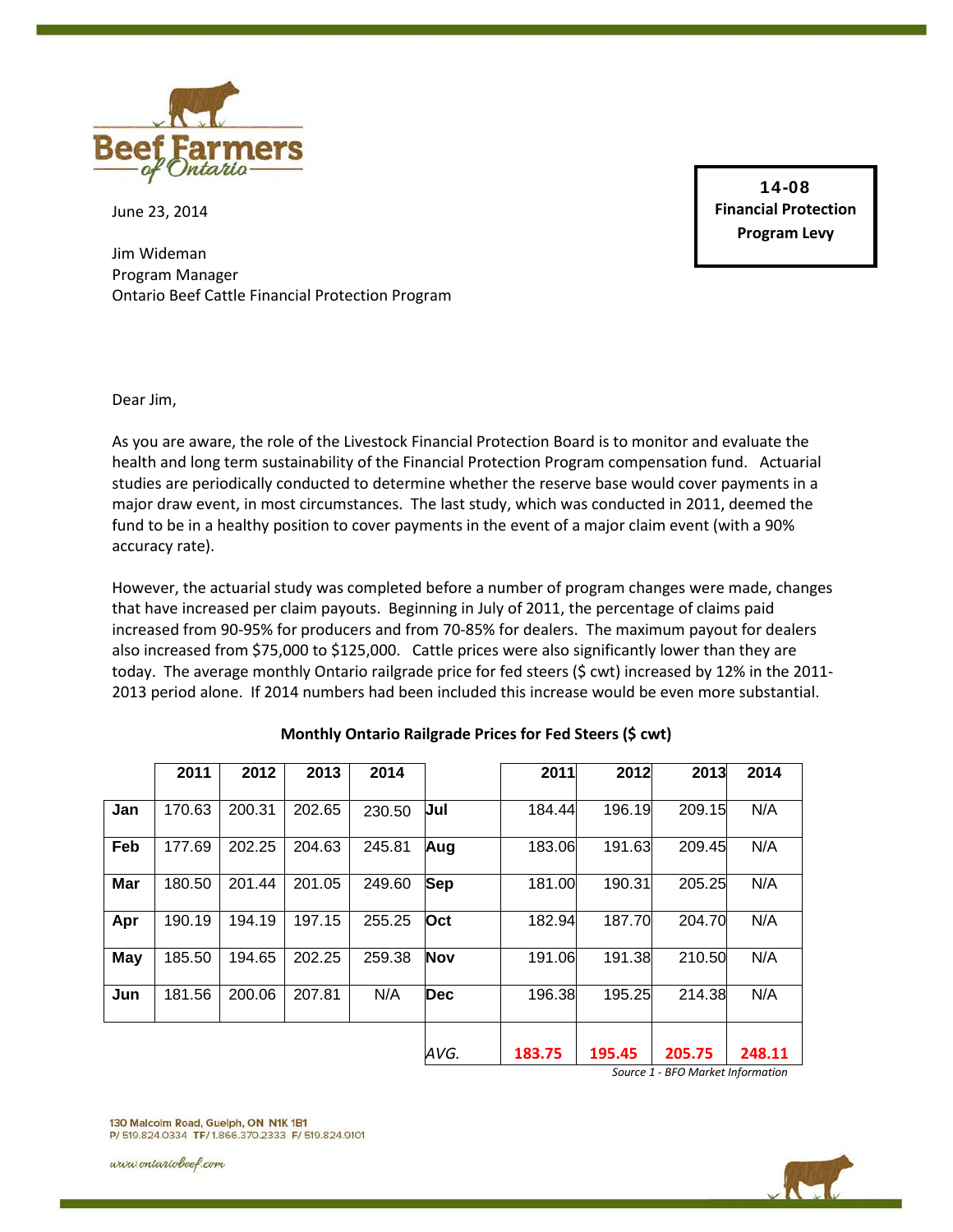Record cattle prices and changes to the Financial Protection Program made after the last study have significantly increased the risk to the fund. In light of this, BFO recommends that a new study be commissioned by the Financial Protection Board prior to the next scheduled actuarial review in 2016. This is a reasonable request, and a responsible one given today's cattle market conditions. We recommend this take place before the end of the fiscal year.

I thank you in advance for your consideration of our request and I look forward to your response.

Yours truly,

Bob Tocking

Bob Gordanier President

cc: BFO Board of Directors Bill Herron Dale Pallister Jim Clark

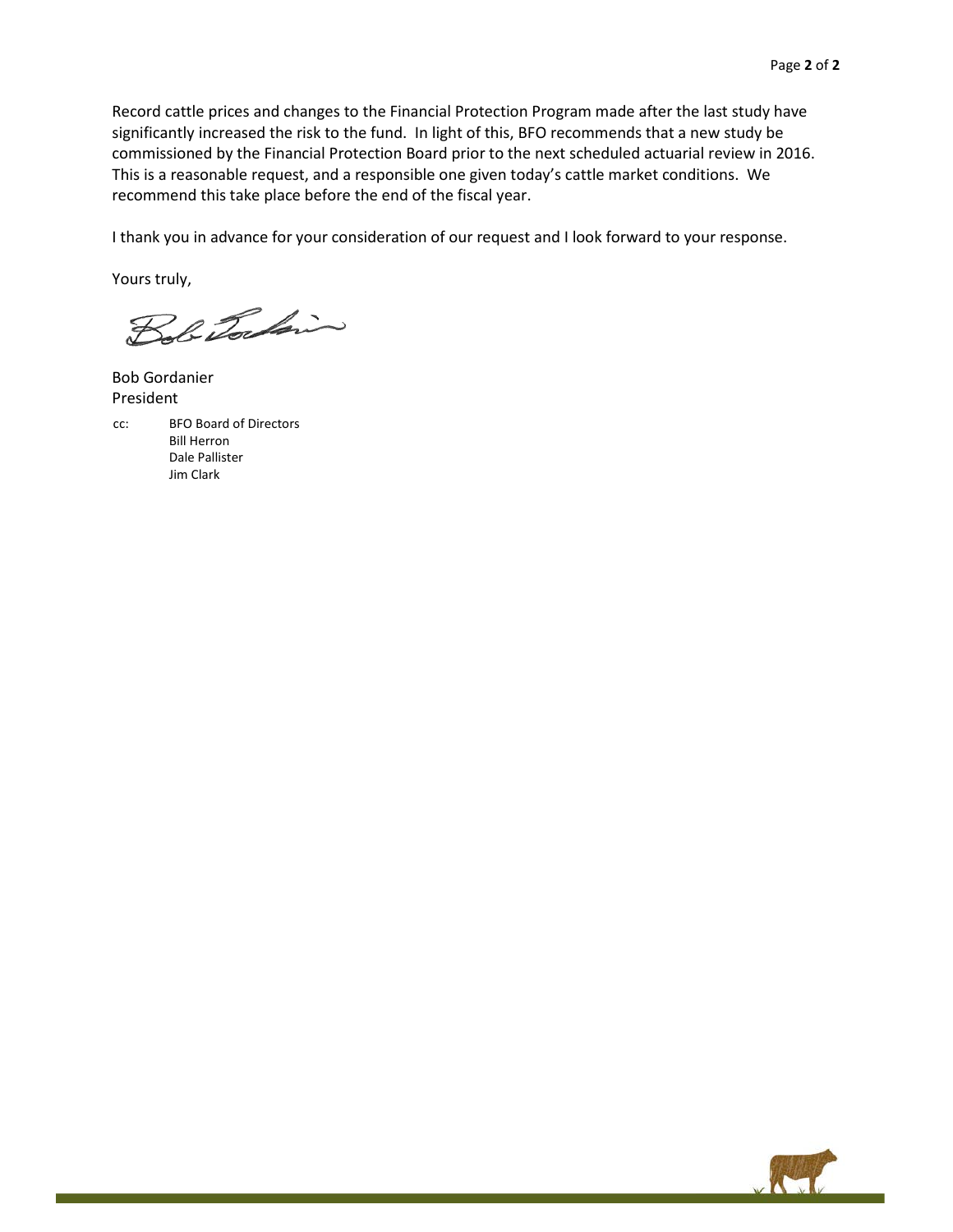

14-09 Use of Stockyards Funds

June 24, 2014

Florian Wassenaar President Durham County Cattlemen's Association

Dear Florian,

The following resolution was brought to the floor and passed at the Beef Farmers of Ontario (BFO) annual general meeting in February of this year:

## **WHEREAS** *numerous local producers frequently inquire about the use of the Toronto Stockyard Land Development Fund; and*

**WHEREAS** *provincial Directors and staff reporting at the local annual meeting have not been able to answer these question satisfactorily,*

**THEREFORE BE IT RESOLVED THAT BFO** *provide each year a detailed account of the monies received from the Stockyard Fund including a breakdown of the distribution and use of these funds and resulting benefits achieved from these investments*

BFO receives an annual dividend from the Toronto Stockyards Land Development Board to conduct research, to fund industry development projects, and to support consumer and producer education efforts in support of the Ontario beef industry. The annual dividend amount appears as its own line item on the income statement of BFO's annual audited financial statements which is disclosed to all AGM delegates every year.

In addition, a detailed account of all BFO activities funded by the association is provided in the BFO Annual Report and provides information regarding our contributions to research, industry development activities, and projects focused on education and promotion of Ontario beef and the Ontario beef industry. This detailed account meets the requirements identified in the Articles of Incorporation under the Agricultural and Horticultural Organizations Act in regards to how the Toronto Stockyards Land Development Board dividend must be spent.

Furthermore, we feel we have been very clear on the point that all activities BFO undertakes and funds on behalf of Ontario beef producers falls within the research, industry development and/or producer and consumer education streams. It is our duty to provide leadership in these key areas, demonstrated by our financial commitments to initiatives such as the BFO Beef Research Program, the Ontario Corn Fed Beef program, the BUILD leadership program, support of the Feeder and Breeder programs, the County Sharecost program, and the many consumer and producer focused projects undertaken by the BFO board and staff.

130 Malcolm Road, Guelph, ON N1K 1B1 P/ 519.824.0334 TF/ 1.866.370.2333 F/ 519.824.9101

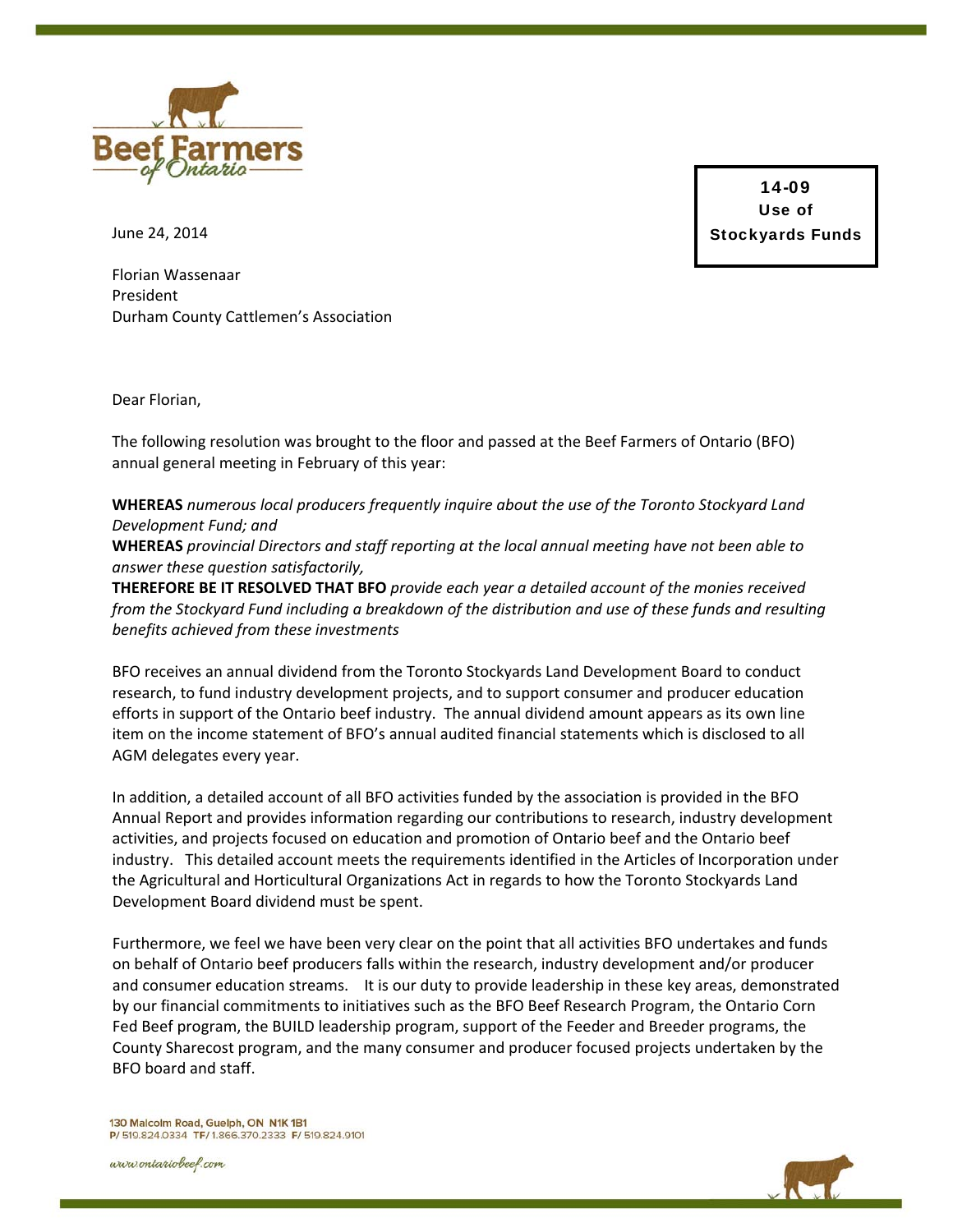Should you have any questions regarding the details of our audited financial statements or the use of the Stockyards annual dividend I would encourage you to contact our Executive Director, Dave Stewart.

Thank you for taking the time to bring this resolution forward.

Sincerely

Bob Torkin

Bob Gordanier President

cc: Stan Found, *Mover & Advisory Councillor* BFO Board of Directors

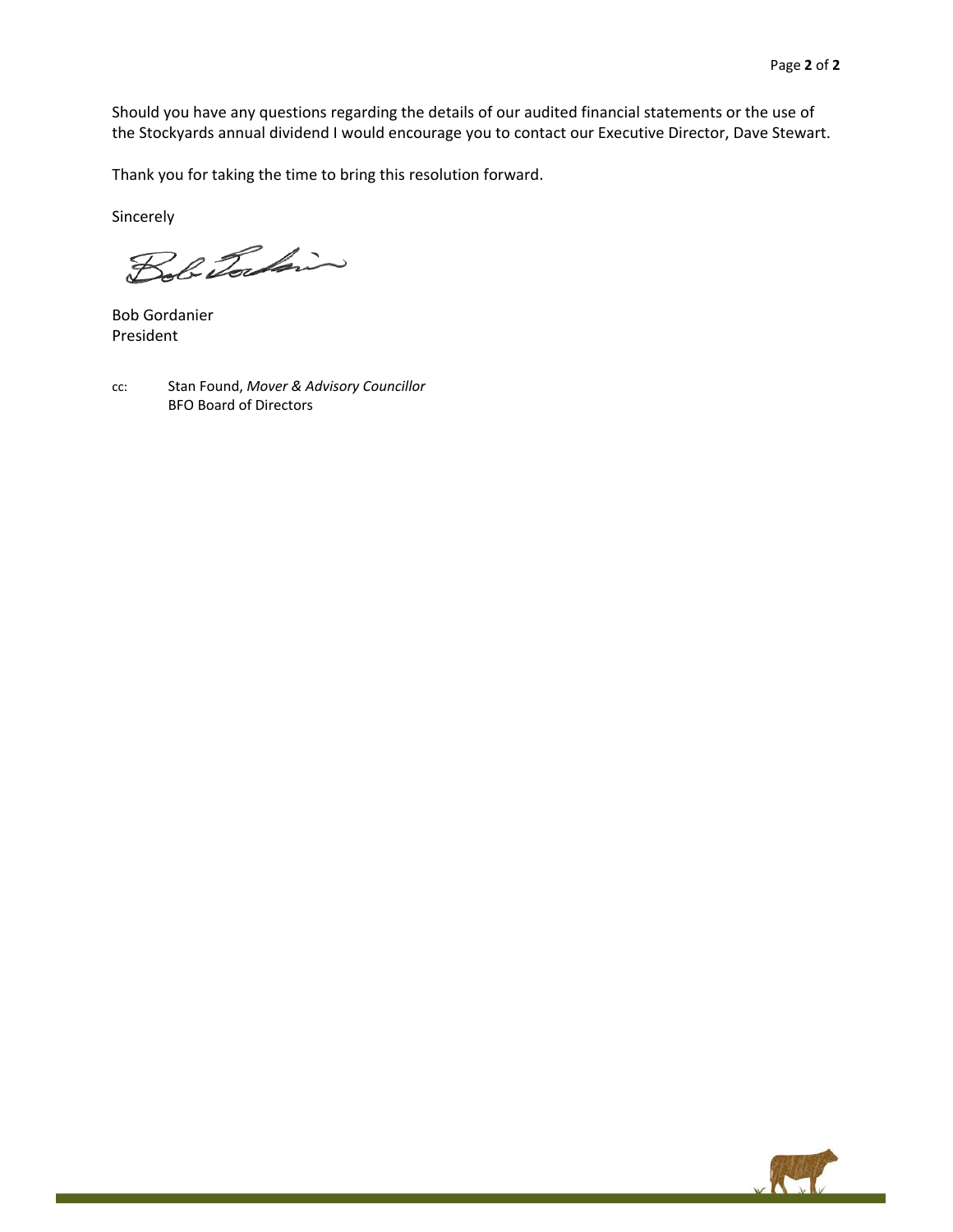

14-10 Relaxing Cable **Restraints** 

September 30, 2014

Charlie Sytsma President, Grenville Cattlemen's Association

Donald Bracken President, Leeds Cattlemen's Association

Dear Charlie and Donald,

The following resolution was brought to the floor and passed at the Beef Farmers of Ontario (BFO) annual general meeting in February of this year:

*WHEREAS the Ministry of Natural Resources Coyote Working Group's Non‐lethal Relaxing Cable* Restraint pilot project was a great success, proving that these non-lethal RCRs were one of the most *efficient and humane cost effective ways to deal with problem predators, saving farmers, municipalities and the provincial government money,*

*THEREFORE BE IT RESOLVED THAT BFO work with the Ontario Federation of Agriculture to lobby the Ontario Government to allow these valuable tools to be used to deal with problem predators*

As you may know, Beef Farmers of Ontario (BFO) and Ontario Sheep Marketing Agency (OSMA) previously partnered with Ministry of Natural Resources (MNR) for a project evaluating Relaxing Cable Restraints to capture problem coyotes.

BFO and OSMA staff have been working on a project application for Agriculture‐Wildlife Conflict Strategic Funding that builds on the previous work done, while trying to address recurring predation problems. The project intention is to match producers who have a significant number of predation claims with trapper services to remove serial predators. The Ministry of Natural Resources (MNR) could also be contacted to do DNA analysis on the predators trapped. This could help determine how many predators were involved and their familial relationships. Having MNR involved may also allow the project to utilize Relaxing Cable Restraints as a method of trapping predators.

Coyote predation is a serious issue for Ontario cow-calf producers. We trust that this reply to the above resolution indicates BFO's commitment to following the direction provided by our grassroots membership at the AGM and demonstrates that we are dedicated to science-based research that benefits the broader industry.

…/2

130 Malcolm Road, Guelph, ON N1K 1B1 P/ 519.824.0334 TF/ 1.866.370.2333 F/ 519.824.9101

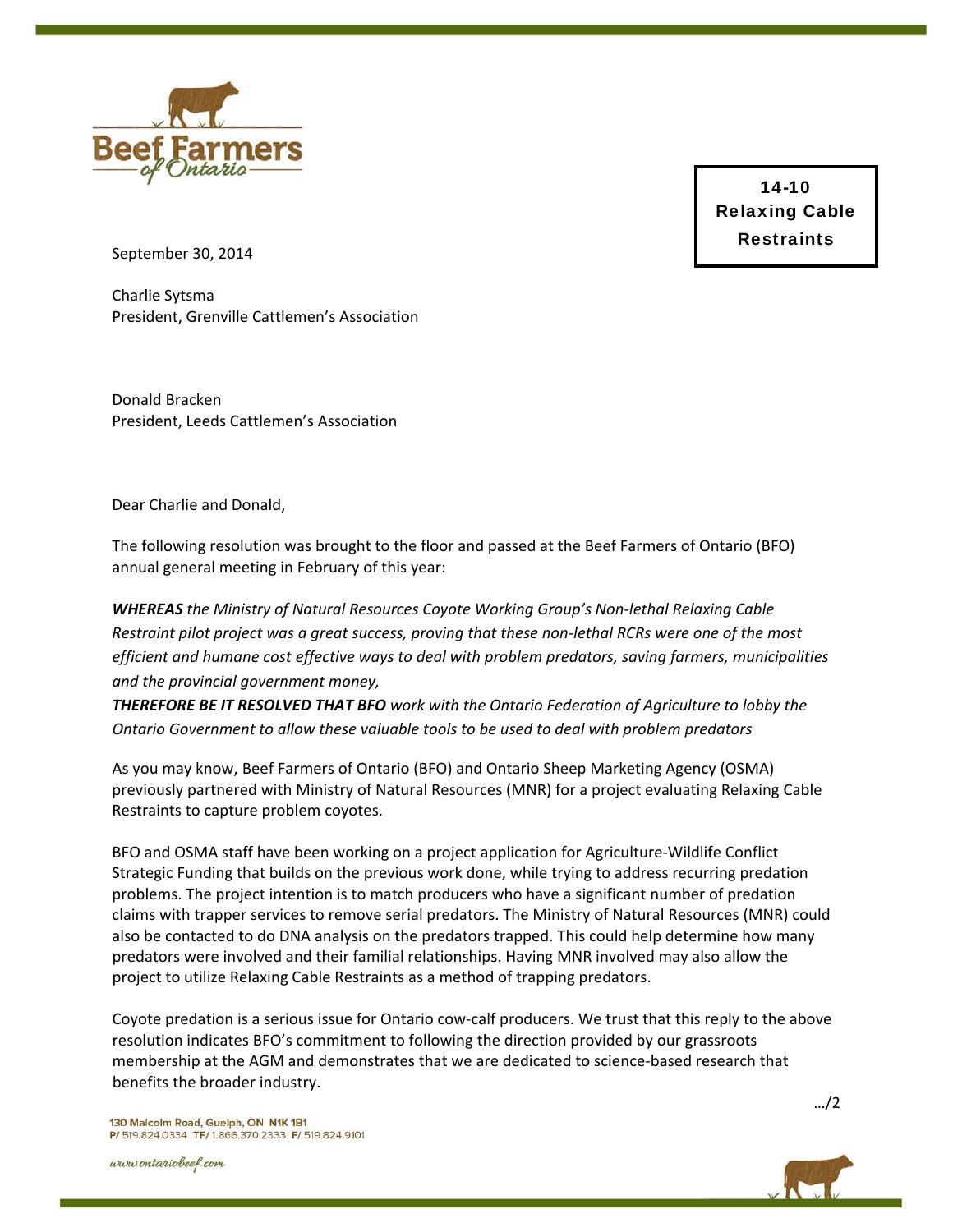Feel free to contact the BFO office if you have any questions regarding the aforementioned project application.

Yours sincerely,

Bob Torkin

Bob Gordanier President

cc: Kim Sytsma*, Mover, Advisory Councillor for Grenville* Tom O'Rourke, *Seconder* Blair McDonald, *Advisory Councillor for Leeds* BFO Board of Directors

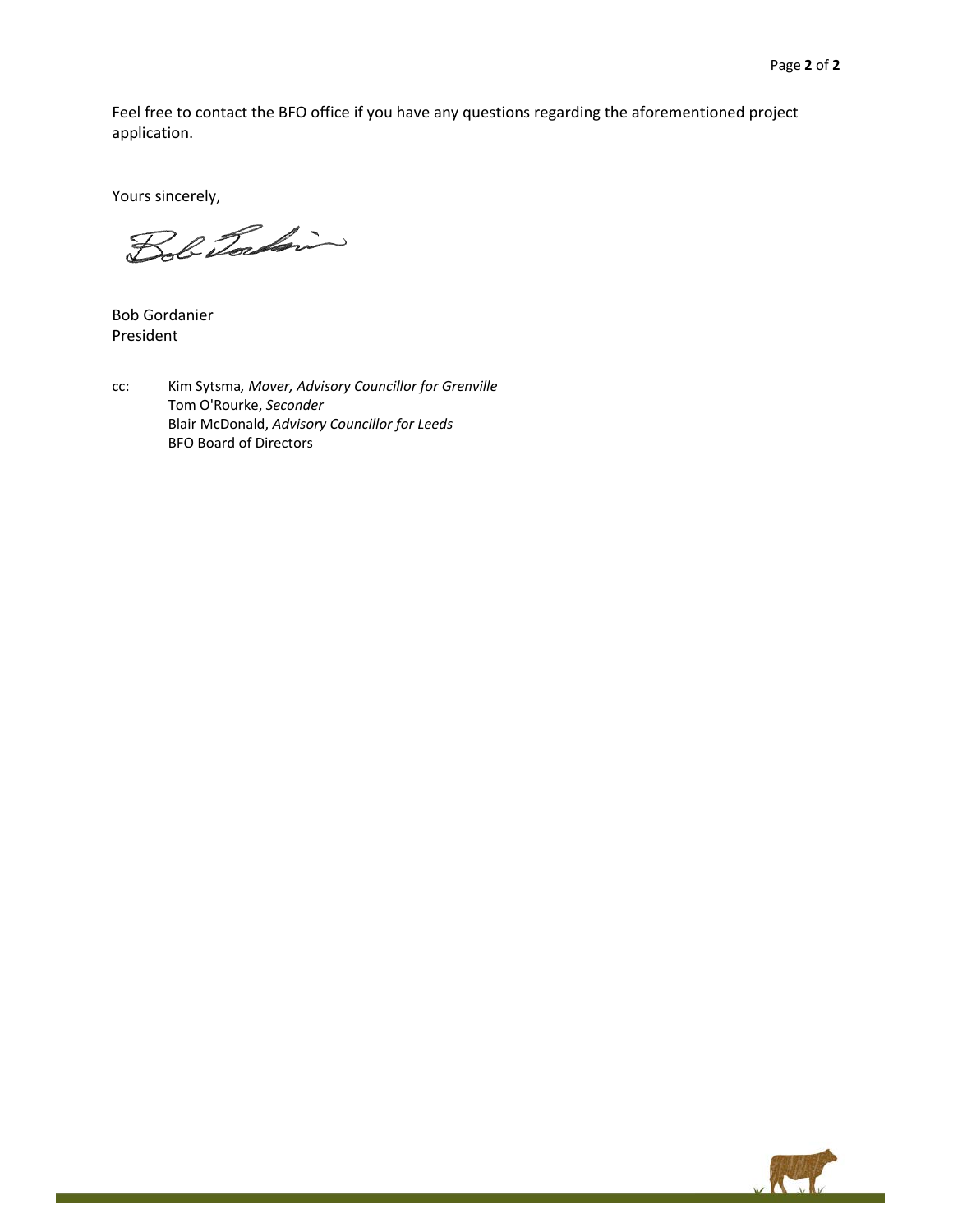

May 4, 2014

John Buis President, Kent County Cattlemen's

14-11 Provincial Ag Minister

Dear John,

The Beef Farmers of Ontario (BFO) Board of Directors recently reviewed the following resolution from Kent County:

**WHEREAS** *agriculture is a vital part of the Ontario economy and agriculture is a major employer; and* **WHEREAS** *this industry requires a full‐time dedicated and knowledgeable Minister,* **THEREFORE BE IT RESOLVED THAT BFO** *push to have a full‐time Agriculture Minister to represent our Agriculture Community*

While we understand that it appears Ontario does not have a full-time minister dedicated to agriculture, the BFO Board of Directors unanimously supports the Premier in her dual role as Premier of Ontario and Minister of Agriculture and Food.

The Premier has been an excellent advocate for agriculture and the agri-food industry since the day she was sworn in as Premier of Ontario. On a weekly basis time is set aside in her busy schedule to function solely as the Minister of Agriculture and Food. Her dedication to agriculture, and the recognition she has paid to the importance it plays in the provincial economy should be commended.

Over the past year, the BFO executive has developed a close working relationship with the Premier and her staff which has been entirely positive. She is well briefed on our issues and has been very open about working collaboratively with the Beef Farmers of Ontario in areas of mutual concern. The duality of her role has been good for our sector and has put agriculture back on the provincial agenda.

BFO looks forward to building on our relationship with the Premier and Minister of Agriculture and Food to help address the needs and concerns of our membership.

Yours truly,

Bob Tocking

Bob Gordanier President

cc: Frank Byrne, *Advisory Councillor & Mover* Ed Gillier, *Seconder* BFO Board of Directors

130 Malcolm Road, Guelph, ON N1K 1B1 P/ 519.824.0334 TF/ 1.866.370.2333 F/ 519.824.9101

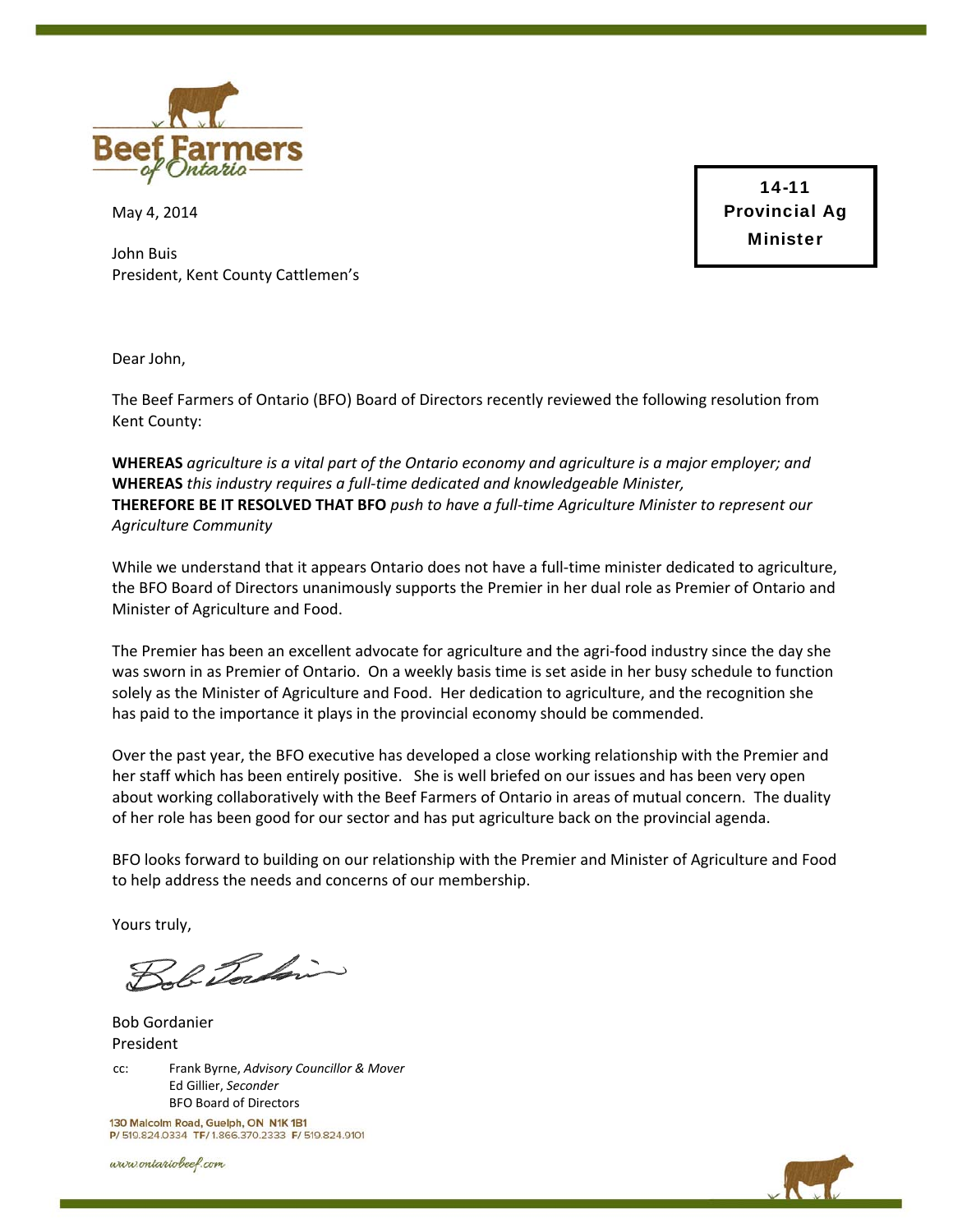

14-12 CCIA Producer PINs on Shipping Manifests

August 26, 2014

Brian Caney, General Manager Canadian Cattle Identification Agency

Dear Brian:

The Beef Farmers of Ontario (BFO) Board of Directors recently reviewed the following resolution from Huron County:

*WHEREAS applying missing CCIA tags is dangerous and can cause unnecessary carcass bruising just prior to slaughter, and since most farm chutes are designed for lighter and younger animals, and WHEREAS on direct to packers sales of cattle, carcasses maintain their identification to the point of grading, and*

*WHEREAS individual PIN's are or will be assigned to all cattle farms,* 

THEREFORE BE IT RESOLVED THAT on direct to packer sales, BFO and CCA work with CCIA to lobby to *investigate the feasibility of CCIA producer PIN's on shipping manifests as an alternative to applying missing RFID tags to cattle.* 

Missing CCIA tags continue to be a challenge for the beef industry and traceability efforts. The BFO Board of Directors supports the intention of this resolution to mitigate potential harm to both cattle and beef farmer. To remedy missing RFID tags in direct-to-packer sales, we ask that CCIA consider accepting CCIA producer PINs on shipping manifests in lieu of re‐applying missing RFID tags to cattle.

We would appreciate you addressing our request at your upcoming Board meeting in September which our Director Steve Eby will be attending. Thank you.

Yours truly,

be Tordain

Bob Gordanier President



130 Malcolm Road, Guelph, ON N1K 1B1 P/ 519.824.0334 TF/ 1.866.370.2333 F/ 519.824.9101

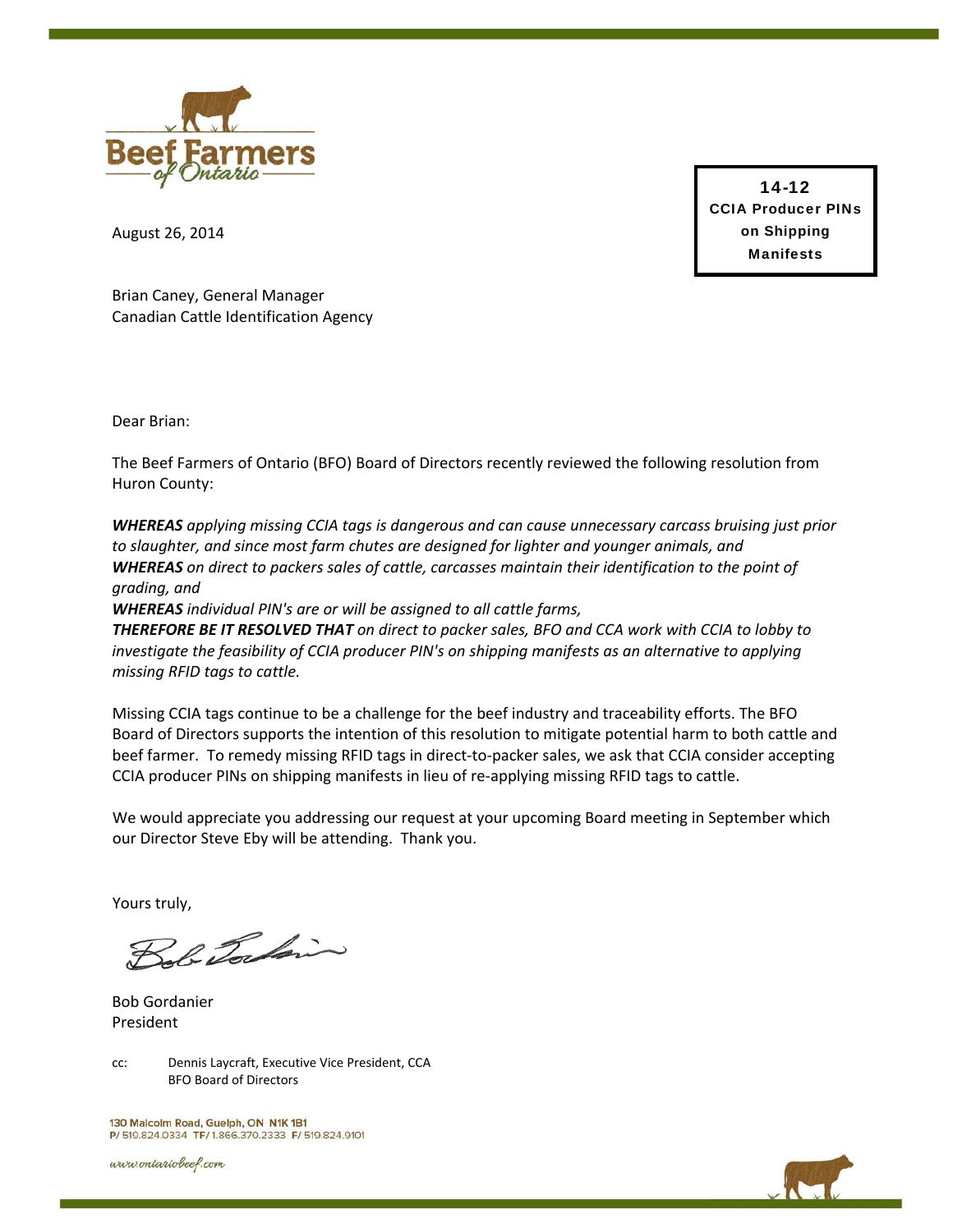

14-13 Prescott and Russell AGM

May 5, 2014

Marcel Cadieux President, Prescott County Cattlemen's Association

Pierre Charlebois President, Russell County Cattlemen's Association

Dear Marcel & Pierre,

The Beef Farmers of Ontario (BFO) Board of Directors recently reviewed the following resolution from Prescott and Russell:

BE IT RESOLVED THAT from now on, both the Russell and Prescott associations will hold a joint AGM but *the status they currently hold will be maintained, meaning that BFO will see both associations as two associations and not as one association. The financial situation of either association will not impact the financial situation of the other and both associations will operate as independent entities.*

BFO supports the decision of Prescott and Russell to host a joint AGM. Please ensure that both associations note this change in their response to BFO's request for 2015 county annual meeting dates and times. A reminder will be sent to you by BFO, as it would otherwise, in October. As a reminder, BFO policy states that county/district annual meetings shall be held in January, weather permitting, but will be held no later than the end of the third week of January.

Yours truly,

Bob Tochin

Bob Gordanier President

cc: Geordie MacLaren, *Prescott Advisory Councillor* Raymond Lalande, *Russell Advisory Councillor* Val Trudeau, *Mover* Marcus Reid, *Seconder* BFO Board of Directors

130 Malcolm Road, Guelph, ON N1K 1B1 P/ 519.824.0334 TF/ 1.866.370.2333 F/ 519.824.9101

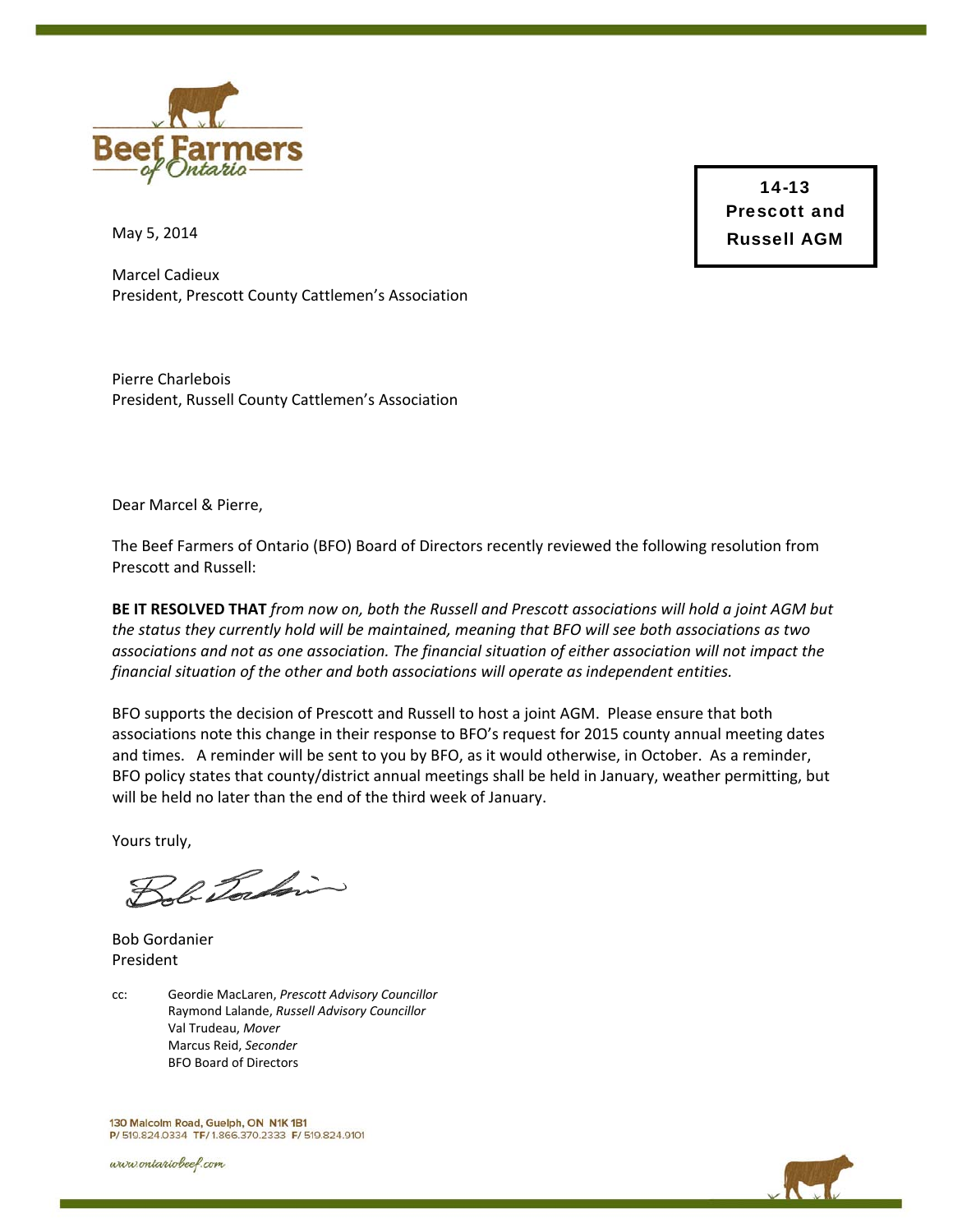

14-14 Science-Based Production Methods

February 13, 2015

John Buis, President Kent Cattlemen's Association

Dear John:

The Beef Farmers of Ontario (BFO) Board of Directors recently reviewed the following resolution from Kent County:

**WHEREAS** *Ontario beef farmers follow sound science based production protocols; and* **WHEREAS** *Ontario beef farmers use hormones and antibiotics in responsible beef production; THEREFORE BE IT RESOLVED THAT BFO continue to promote these proven safe production methods among its members.*

BFO continually emphasizes the need to ensure that policy and regulatory decisions are based on sound science‐based evidence. Whether this be in regards to antimicrobial use, neonicotinoids, animal transport practices or otherwise. There has been significant activist pressure to enhance regulations and amend production practices without the use of science‐based evidence. BFO does not anticipate that these tactics will disappear anytime soon. Often emotion trumps science in the court of public opinion and it is our job as industry leaders to ensure our side of the story is told to both government leaders and our consumers. BFO will continue to look at ways to ensure a competitive industry based on science‐based regulations that reflect modern farming practices.

Livestock agriculture was challenged by a number of negative reports over the course of the past year: the Ontario Medical Association's comments on antimicrobial use in agriculture, the W5/ Mercy for Animals series of undercover expose videos, as well as A&W's 'Raised Without Steroids' campaign. The Canadian beef industry responded both individually and collectively to these reports. A summary of our comments has been provided below:

### Antimicrobial Resistance

Ontario's beef farmers are concerned about the issue of antimicrobial resistance as discussed in the policy paper released by the Ontario Medical Association.

In 1994 representatives from government and industry developed a producer‐driven, on‐farm quality assurance program to ensure the production of safe, high quality beef in an environmentally friendly manner. The Quality Starts Here program includes guidelines on the proper use of antimicrobials.

130 Malcolm Road, Guelph, ON N1K 1B1 P/ 519.824.0334 TF/ 1.866.370.2333 F/ 519.824.9101

www.ontariobeef.com



…/2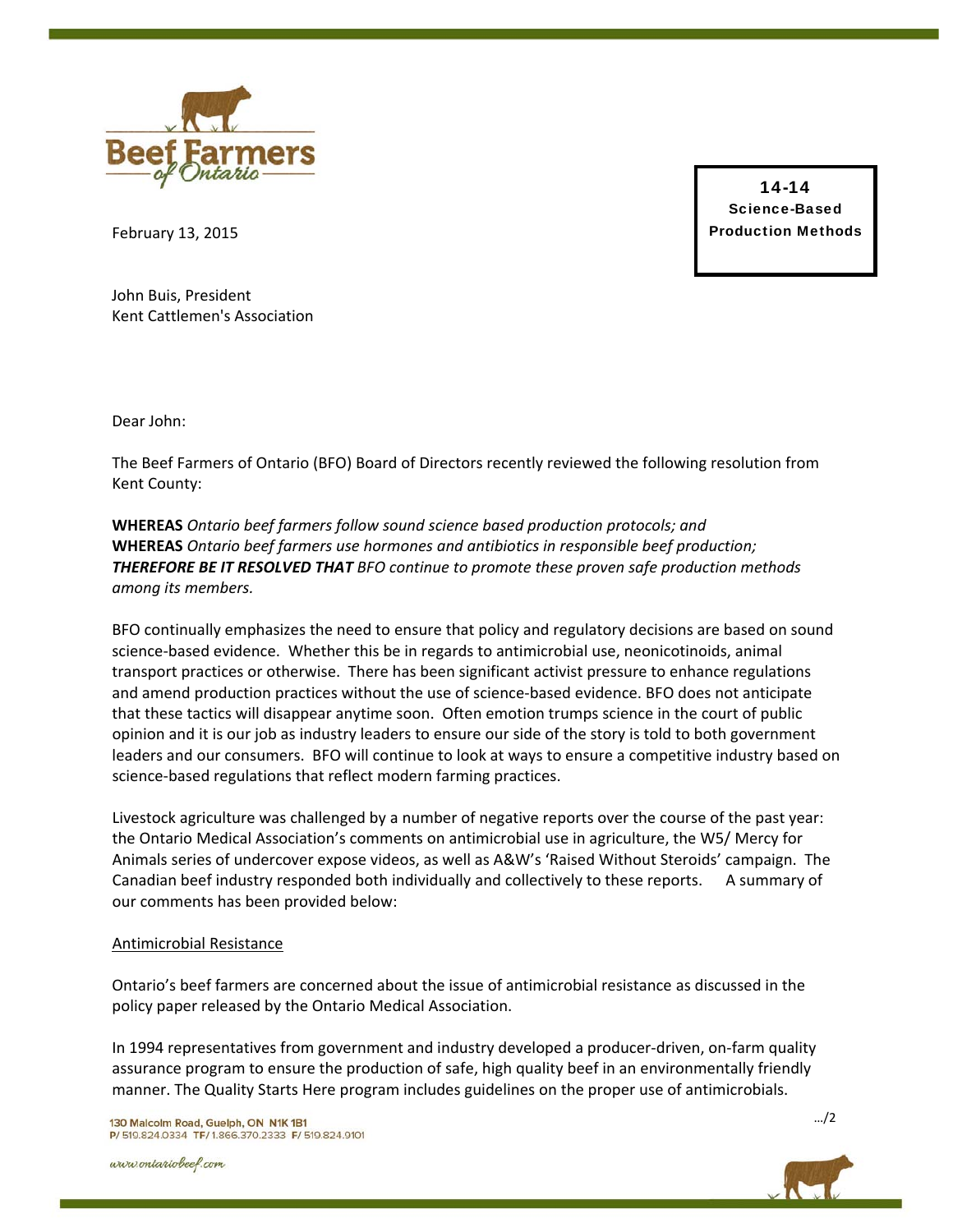BFO responded to any inquiries with the consistent messaging that stresses the importance of the fact that the use of antimicrobials in human and animal medicine could contribute to that resistance and our potential to treat people who are sick. Antimicrobials made for cattle are used to help an animal regain or maintain superior health and produce safe beef. They are an important tool in protecting animal health and well being. It is important that consumers know that over 90% of antimicrobials used in beef production are of a class which are not used for human health.

Further in this letter, you will find several examples of how BFO promoted safe hormone use to producers and answered questions from consumers.

### Animal Welfare

The February 2014 issue of Ontario Beef featured two articles that pertain to this issue. The cover story "Would Your Farm Survive an Undercover Video?" and the following article "Employees Handling Animals?" by Farm & Food Care Ontario offer practical advice about proper animal care and handling, as well as hiring and training employees to consistently provide a high standard of animal care.

Richard Horne, Manager of Policy and Issues, wrote an article in the August 2014 titles "Animal Welfare: a Joint Partnership" that outlined the working relationship between BFO and the OSPCA. The same issue contains an article "A Good Time to Reflect on Cattle Care" by Ryder Lee, Canadian Cattlemen's Association Manager of Federal Provincial Relations. The article walks producers through various areas of production that affect animal care, such as health of cattle, facilities, access to water and feed, transportation and employee handling.

The December 2014 issue of Ontario Beef magazine included an article by Dr. Laura Beveridge entitled "Making Progress on Animal Care" that outlines what is needed for animal care training in the beef industry and training resources available.

#### A&W Raised Without Marketing Campaign

In September, 2013, A&W announced that all of its burgers are now made with beef that has been raised without any added steroids or hormones and contains no added preservatives or additives, making it the first national chain in Canada to do so.

"At A&W, we know that a great burger starts with the best beef," A&W Food Services of Canada president and CEO Paul Hollands said in a release. "More and more Canadians are looking for beef that's been raised without added hormones or steroids and we're proud to serve this better beef to burger lovers across the country."

Each of the ranches in Canada, Australia and the U.S. that are part of A&W's better beef program have rigorous verification systems to track the cattle, their feed and their care to ensure the beef meets A&W's strict specifications, Hollands noted.

The Canadian Cattlemen's Association, Canada Beef Inc. and provincial beef associations all used consistent messaging when approaching the A&W campaign: that Canadian Beef is raised safely. No matter the product brand or method of production, when consumers buy Canadian beef they can be confident they are buying the finest beef available.

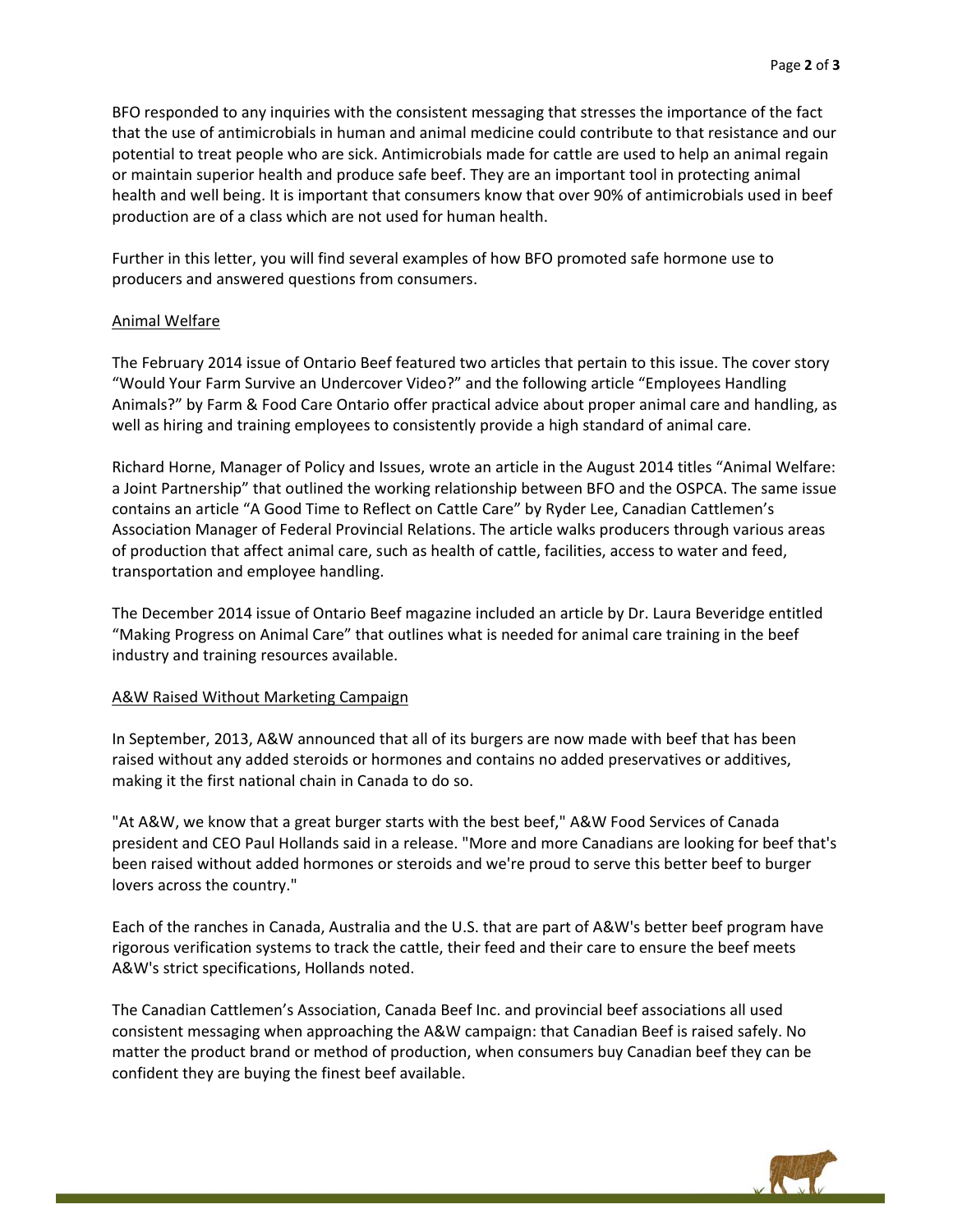### Producer Outreach

In 2014, BFO utilized several different methods to promote safe production methods to producers, which included:

- Over 25 Code of Practice Workshops. These events included educational presentations, followed by a hands‐on workshop on proper pain mitigation, castration and dehorning led by a local veterinarian.
- Biosecurity workshops that focused on practical biosecurity best management practices and the potential implications of poor biosecurity.
- Guest articles in Ontario Beef magazine by Dr. Katherine Found on topics such as prudent use of antibiotics, Newborn Necessities, Ins and Outs of Implants, and on‐farm biosecurity practices
- Several articles in Ontario Beef outlining Animal Welfare and Animal Care, as previously mentioned.
- Weekly e‐newsletters to producers and industry that cover current news, updates and upcoming events

#### Consumer Outreach

BFO promoted and explained safe beef production practices to consumers at various events:

- Consumer-focused booth at both the Royal Winter Fair and the CNE.
- Dan Ferguson participated in an OSPCA "Animal's Voice Pawdcast" to discuss what the Ontario beef industry is doing to promote good animal care practices.
- Strong social media presence to both share information and engage in conversations with consumers
- Participated in urban media tours to promote safe beef farming practices to journalists and media outlets

BFO will continue to emphasize the need for a science-based approach to policy and regulatory development in our discussions with government and with the general public.

Yours truly,

Bob Tocking

Bob Gordanier President

cc: BFO Board of Directors John Lugtigheid, mover Frank Byrne, Advisory Councillor

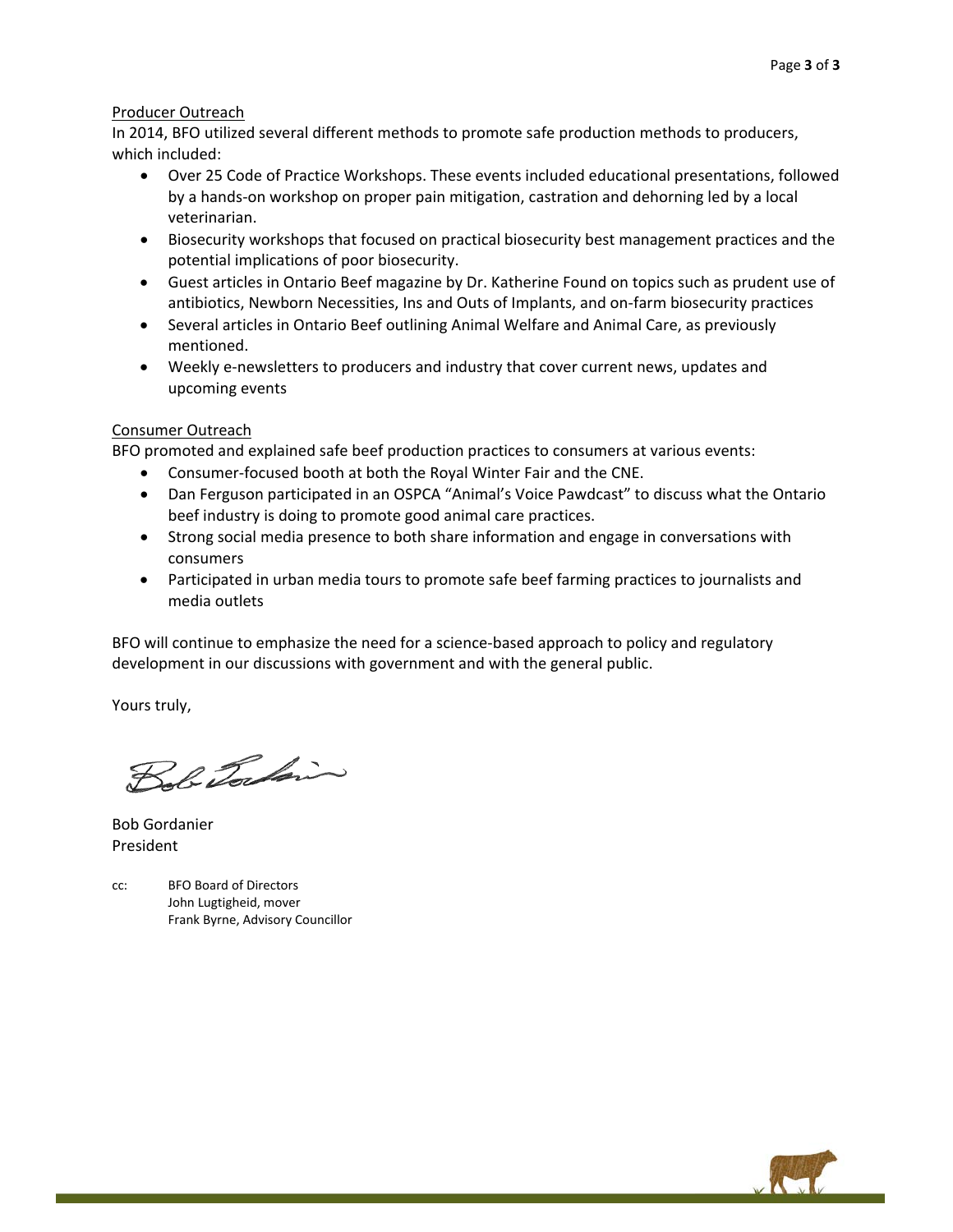

May 5, 2014

Mark Wales President Ontario Federation of Agriculture

Lorne Small President Christian Farmers Federation of Ontario

Dear Mark & Lorne,

The following resolution was brought to the floor and passed at the Beef Farmers of Ontario (BFO) annual general meeting in February of this year:

**THEREFORE BE IT RESOLVED THAT BFO** *lobby the government for a lower flat rate hydro system for primary livestock producers*

As Hydro rates affect the broader agricultural community, I would ask that the Ontario Federation of Agriculture (OFA) and the Christian Farmers Federation of Ontario (CFFO) pursue this issue, and report back on any discussions or action on this matter. Thank you.

Best regards,

Bob Torkin

Bob Gordanier President

cc: Darrell Hill, *Mover* Andy McNiven, *Seconder*  Doug Shelswell, *Advisory Councillor* BFO Board of Directors

130 Malcolm Road, Guelph, ON N1K 1B1 P/ 519.824.0334 TF/ 1.866.370.2333 F/ 519.824.9101

www.ontariobeef.com

14-15 Hydro Rates for Livestock Producers

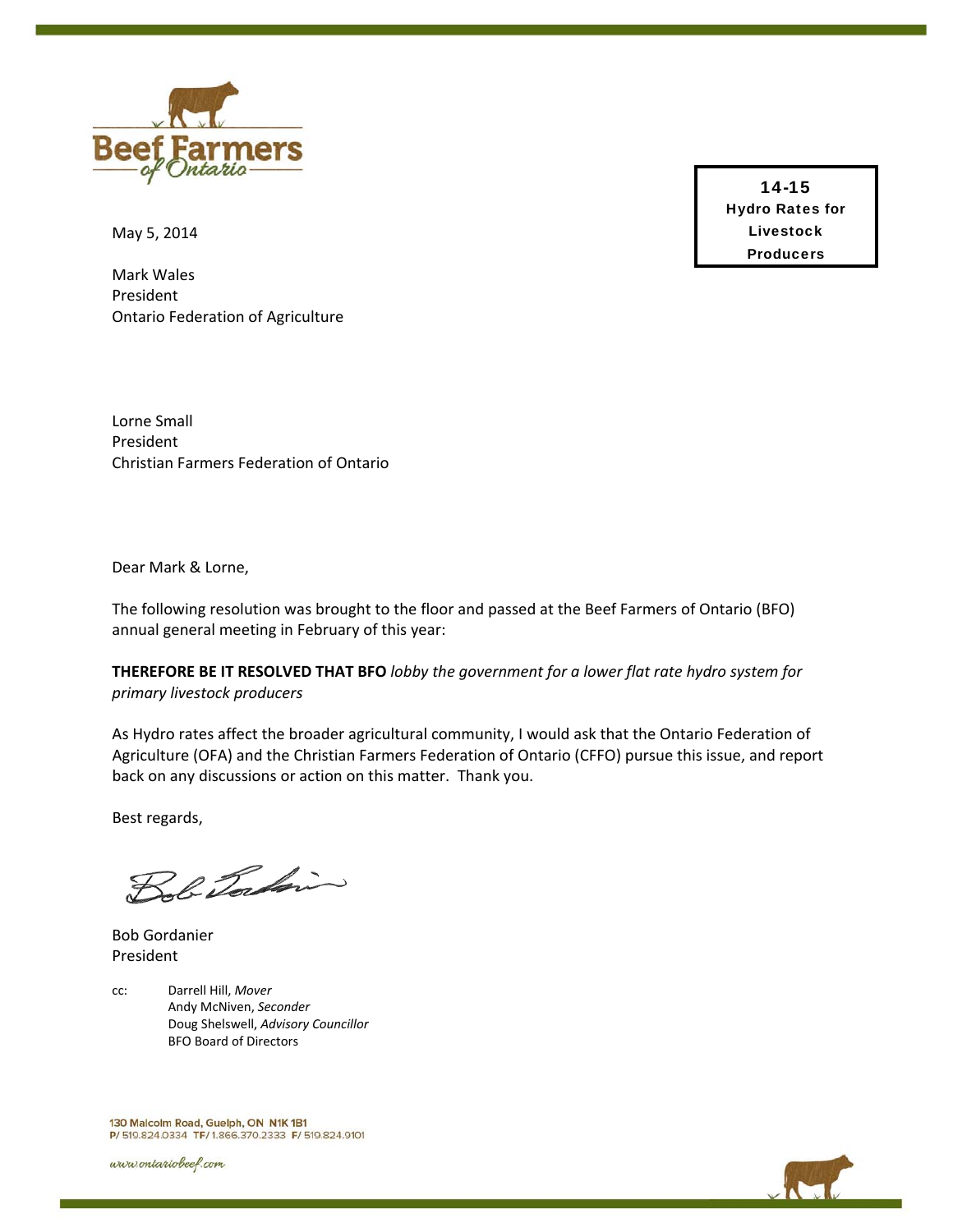

June 23, 2014

14-16 Natural Gas Development

Mark Wales, President Ontario Federation of Agriculture

Dear Mark,

In February, the Ontario Federation of Agriculture (OFA) requested that BFO send a letter to Premier Wynne and Minister Chiarelli in support of the OFA natural gas proposal that included a recommendation to extend natural gas lines to all parts of rural Ontario with population densities greater than 7 customers per 1 kilometer of line. As you are aware, the BFO board declined to support this request.

While BFO strongly supports greater access to more affordable energy for Ontario farms, we believe the recommended density threshold of 7 customers per kilometer of line will not support the majority of farm operations of any commercially significant size.

BFO suggests that OFA reduce their recommended density threshold to a minimum of 2 customers per 1 kilometer of line to allow more farms of commercial significance to take advantage of the opportunity to access clean and affordable energy. Promoting a *'7 customers per kilometer'* proposal will prevent the majority of our members from accessing affordable natural gas energy if implemented.

The following resolution on the subject of natural gas service expansion was brought to the floor and passed at the BFO annual general meeting in February of this year:

**WHEREAS** *Natural Gas is an economical and clean source of energy on Ontario farms,*  **THEREFORE BE IT RESOLVED THAT BFO** *encourage and support the expansion and distribution of natural gas within rural Ontario*

As energy policy affects the broader agricultural community, I would ask that the Ontario Federation of Agriculture (OFA) continue to pursue this issue with the government, noting our recommendations, and kindly report back on any action on this matter.

Sincerely,

Bob Torkin

Bob Gordanier President

cc: John Buis, Kent County President Neal Craven, *Mover* 

Frank Byrne, *Advisory Councillor & Seconder* Neil Currie, *OFA General Manager*

Lorne Small, *CFFO President* Nathan Stevens, *CFFO General Manager* BFO Board of Directors

130 Malcolm Road, Guelph, ON N1K 1B1 P/ 519.824.0334 TF/ 1.866.370.2333 F/ 519.824.9101

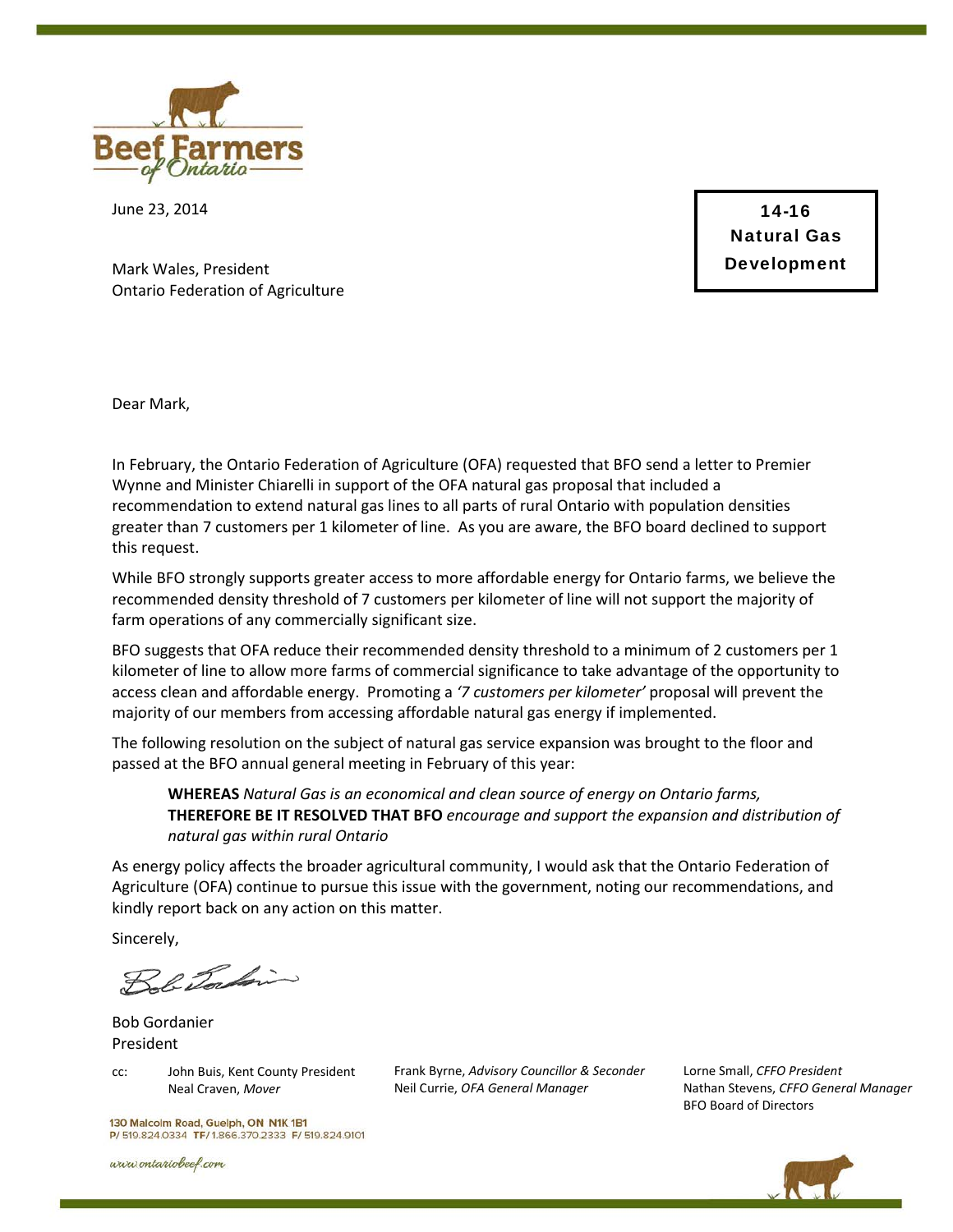

May 5, 2014

Mark Wales President Ontario Federation of Agriculture

Lorne Small President Christian Farmers Federation of Ontario

Dear Mark & Lorne,

The following resolution was brought to the floor and passed at the Beef Farmers of Ontario (BFO) annual general meeting in February of this year:

WHEREAS is the case in many small towns and large cities in Ontario; expansion continues to use more *and more land, thus taking farmland out of production for the use of agriculture,* **THEREFORE BE IT RESOLVED THAT BFO** *lobby the government to encourage better use of lands within city and town limits, rather than expanding onto rural lands*

As land use policy affects the broader agricultural community, I would ask that the Ontario Federation of Agriculture (OFA) and the Christian Farmers Federation of Ontario (CFFO) pursue this issue, and report back on any discussions or action on this matter. Thank you.

Best regards,

Tobe Tocking

Bob Gordanier President

cc: Ed Fox Jamie O'Shea, *Advisory Councillor & Mover*  Wade Graham, *Seconder* BFO Board of Directors

130 Malcolm Road, Guelph, ON N1K 1B1 P/ 519.824.0334 TF/ 1.866.370.2333 F/ 519.824.9101

www.ontariobeef.com

14-17 Urban Land Use